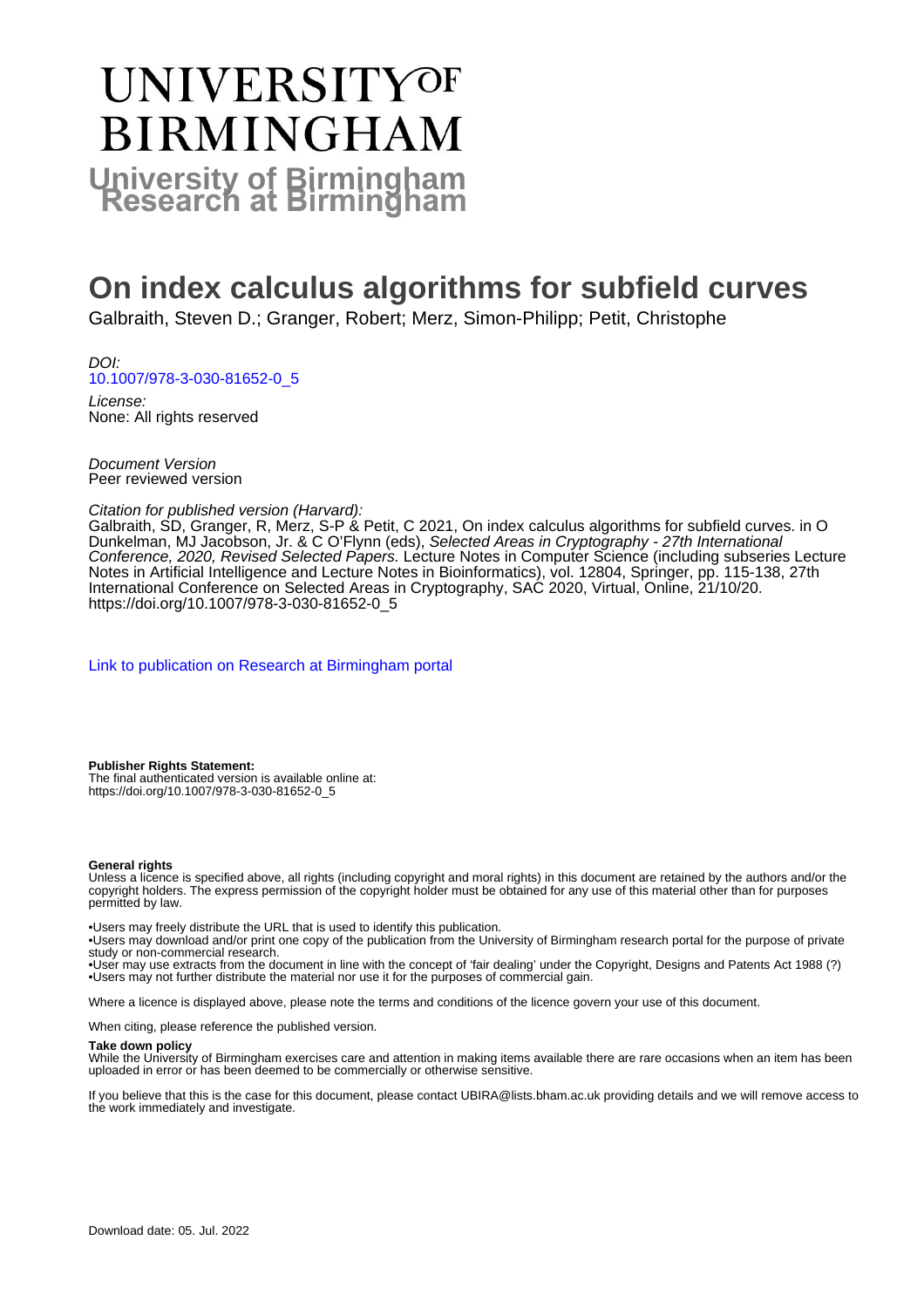# On Index Calculus Algorithms for Subfield Curves

Steven D. Galbraith<sup>1</sup>, Robert Granger<sup>2</sup>, Simon-Philipp Merz<sup>3</sup>, and Christophe Petit<sup>4,5</sup>

<sup>1</sup> Mathematics Department, University of Auckland, New Zealand s.galbraith@auckland.ac.nz

<sup>2</sup> Surrey Centre for Cyber Security,

Department of Computer Science, University of Surrey, UK

r.granger@surrey.ac.uk

<sup>3</sup> Information Security Group, Royal Holloway, University of London, UK

simon-philipp.merz.2018@rhul.ac.uk

<sup>4</sup> Département d'informatique, Université libre de Bruxelles, Belgium

<sup>5</sup> School of Computer Science, University of Birmingham, UK

christophe.f.petit@gmail.com

Abstract. In this paper we further the study of index calculus methods for solving the elliptic curve discrete logarithm problem (ECDLP). We focus on the index calculus for subfield curves, also called Koblitz curves, defined over  $\mathbb{F}_q$  with ECDLP in  $\mathbb{F}_{q^n}$ . Instead of accelerating the solution of polynomial systems during index calculus as was predominantly done in previous work, we define factor bases that are invariant under the  $q$ -power Frobenius automorphism of the field  $\mathbb{F}_{q^n}$ , reducing the number of polynomial systems that need to be solved. A reduction by a factor of  $1/n$  is the best one could hope for. We show how to choose factor bases to achieve this, while simultaneously accelerating the linear algebra step of the index calculus method for Koblitz curves by a factor  $n^2$ . Furthermore, we show how to use the Frobenius endomorphism to improve symmetry breaking for Koblitz curves. We provide constructions of factor bases with the desired properties, and we study their impact on the polynomial system solving costs experimentally.

This work gives an answer to the problem raised in the literature on how the Frobenius endomorphism can be used to speed-up index calculus on subfield curves.

## 1 Introduction

Elliptic curve cryptography (ECC) is a classical approach to public-key cryptography based on the algebraic structure of elliptic curves over finite fields. The use of elliptic curves in cryptography was suggested independently by Koblitz and Miller in 1985 [\[17,](#page-20-0) [19\]](#page-20-1). During the last decades, ECC has become increasingly important because shorter keys yield the same security as in cryptographic schemes based on discrete logarithms in plain Galois fields or on factorisation problems. This has allowed to reduce storage and transmission requirements for various cryptographic applications. Today, ECC is ubiquitous and can for example be found in SSL/TLS which secures the majority of connections in the World Wide Web (see e.g. [\[24\]](#page-20-2)).

Let  $\mathbb{F}_{q^n}$  denote the finite field of cardinality  $q^n$ , where q is the power of a prime. An elliptic curve is a non-singular plane algebraic curve satisfying an equation of the form

$$
E: y^2 + a_1xy + a_3y = x^3 + a_2x^2 + a_4x + a_6, \quad a_i \in \mathbb{F}_{q^n}
$$

and a point at infinity denoted  $\mathcal{O}_E$ . The set of points  $(x, y) \in \mathbb{F}_{q^n}^2$  on an elliptic curve is an abelian group under the "chord and tangent rule", with  $\mathcal{O}_E$  being the identity element. For non-negative integers a we define the multiplication by a map as  $[a] : E \to E$ ,  $P \mapsto P + P + \cdots + P$  (a times).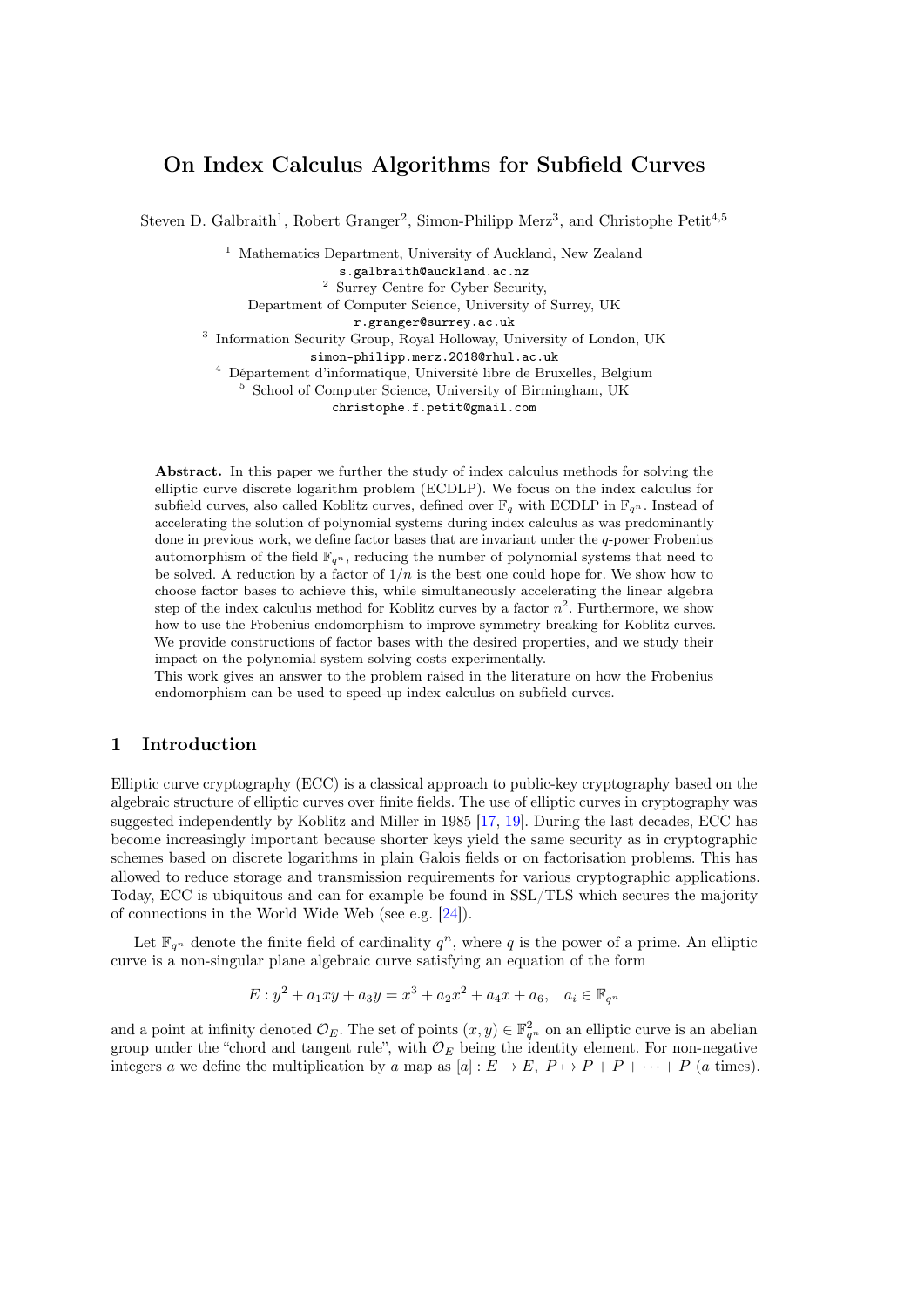The elliptic curve discrete logarithm (ECDLP) is the following computational problem. Given points  $P, Q \in E(\mathbb{F}_{q^n})$ , find an integer a, if it exists, such that  $Q = [a]P$ . Many ECC protocols assume that the ECDLP is computationally infeasible for the curves used.

Like any other discrete logarithm problem, ECDLP can be solved using generic algorithms such as Baby-step-Giant-step, Pollard's  $\rho$  and their variants [\[23\]](#page-20-3). These algorithms can be parallelised efficiently, but have exponential runtime complexity, i.e. roughly square root of the size  $r$  of the cyclic subgroup  $\langle P \rangle \subset E(\mathbb{F}_{q^n})$ . More precisely, Van Oorschot and Wiener showed how to get a heuristic expected running time of  $(\sqrt{\pi/2} + o(1))\sqrt{r}$  group operations using "distinguished" points" [\[28\]](#page-20-4). Therefore, the difficulty of the ECDLP depends, among other things, on the size of r. Moreover, r should be prime to prevent Pohlig-Hellman attacks [\[22\]](#page-20-5). To ensure that  $\#E(\mathbb{F}_{q^n})$ has a large subgroup of prime order, *n* is usually chosen to be either 1 or a prime as  $\#E(\mathbb{F}_q)$ divides  $\#E(\mathbb{F}_{q^n}).$ 

Index calculus is another approach to solve a discrete logarithm problem by reducing it to a linear algebra problem. Given an elliptic curve, one defines a subset of the curve named the *factor* base and tries to express points of the form  $[a_i]P + [b_i]Q$  as a sum of factor base elements. After collecting sufficiently many linearly independent of these so-called relations, one can compute the discrete logarithm by solving a system of linear equations.

A subfield curve, or Koblitz curve, is an elliptic curve defined over a small finite field  $\mathbb{F}_q$ which is considered over a large extension field. Put differently, a Koblitz curve is defined using coefficients from  $\mathbb{F}_q$  with ECDLP in  $E(\mathbb{F}_{q^n})$ . Koblitz curves were used in practice because the q-th power Frobenius endomorphism  $\pi : E \to E$ ,  $(x, y) \mapsto (x^q, y^q)$  can be used to devise fast point multiplication algorithms via Frobenius expansion [\[27\]](#page-20-6). While half of the elliptic curves that were standardised by NIST in the current NIST SP 800-186 draft are Koblitz curves defined over  $\mathbb{F}_2$ , it is highlighted there that they are now deprecated. It was shown that ECDLP in a Koblitz curve  $E(\mathbb{F}_{q^n})$  can be solved at  $1/\sqrt{n}$  of the cost compared to a general elliptic curve [\[30\]](#page-20-7).

The slowest part of index calculus on elliptic curves is the relation collection. Accelerating this step of the algorithm by exploiting the additional structure provided by Koblitz curves compared to general elliptic curves was mentioned as an open problem in the literature [\[9\]](#page-19-0). An interesting approach to this question was considered by Gorla and Massierer [\[12\]](#page-20-8), but it did not lead to a dramatic speed-up. Their idea was to represent the ECDLP instance as a trace zero variety on which index calculus is performed directly. For curves of genus  $q > 1$ , Gaudry gives one example of a Frobenius invariant factor base and describes how this yields a speed-up [\[10\]](#page-19-1). We answer the open question by emulating this idea to the harder case where  $q = 1$ .

Our contribution: We describe how the relation collection can be sped up when using factor bases that are carefully chosen with respect to the Frobenius endomorphism acting on Koblitz curves. First, we show how this allows to improve symmetry breaking. Then we focus on factor bases that are closed under the Frobenius endomorphism. We show that we can reduce such a factor base easily to a smaller one generating the same number of relations. As a consequence, after finding one relation in the larger factor base, one can rewrite them in terms of a reduced factor base consisting of representatives for each Frobenius orbit in the larger factor base. Under certain conditions it is then sufficient to collect  $1/n$  as many relations leading to a speed-up of n for the relation collection. Moreover, the dimension of the sparse matrix in the linear algebra step decreases by a factor of  $1/n^2$  reducing the cost of the linear algebra step during index calculus by  $1/n^2$ .

We provide concrete constructions for factor bases with the necessary properties for some classes of elliptic curves and examine experimentally how some of the choices influence the complexity of computations during index calculus.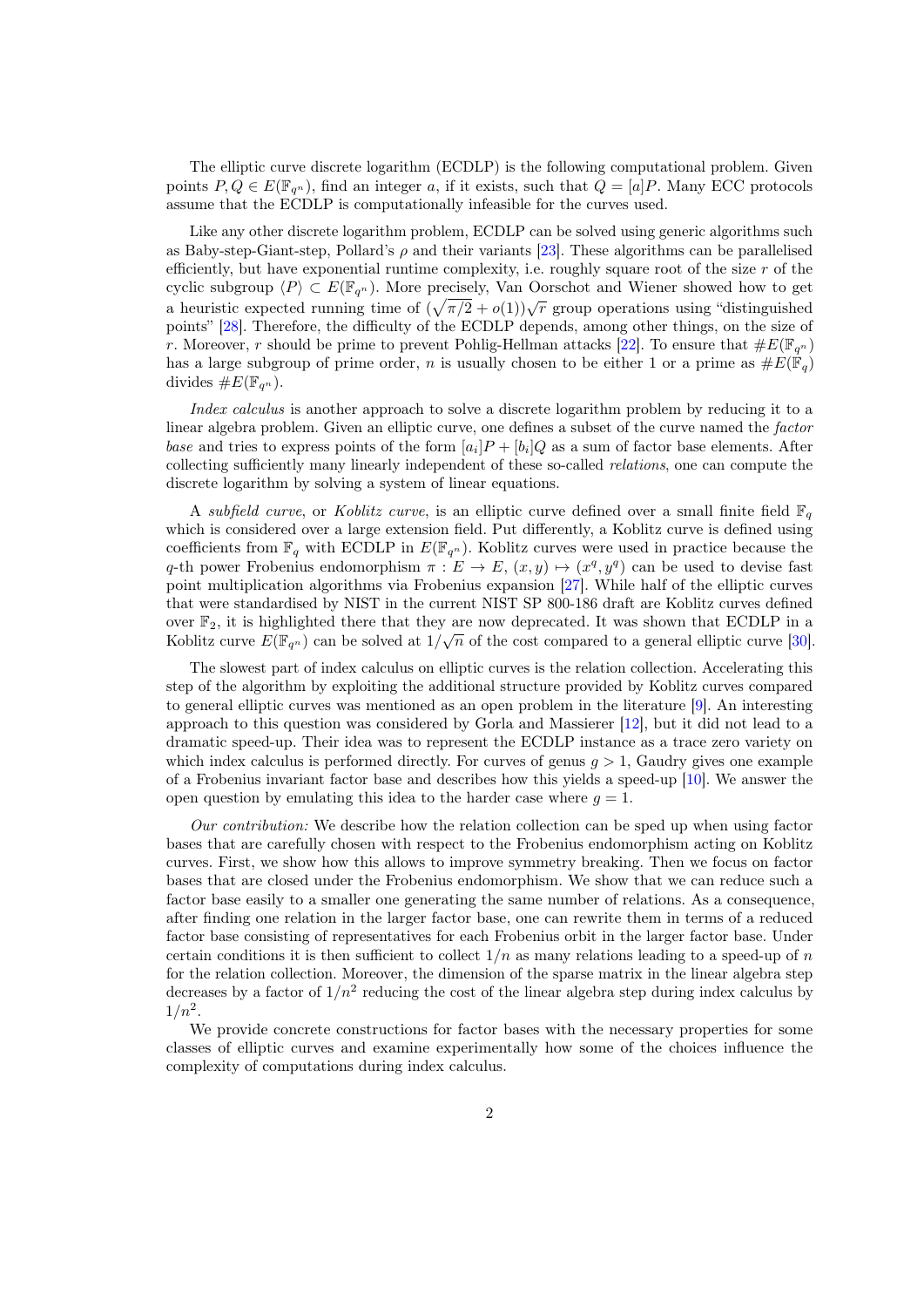While Pollard's  $\rho$  algorithm remains the fastest method to solve ECDLP instances used in cryptography in practice, this work shows that the performance gap between index calculus and Pollard's  $\rho$  is smaller for Koblitz curves. More precisely, the ECDLP in a Koblitz curve  $E(\mathbb{F}_{q^n})$  can Fonard s  $\rho$  is smaller for Koontz curves. More precisely, the ECDLF in a Koontz curve  $E(\mathbb{F}_{q^n})$  can<br>be solved faster than for general elliptic curves by a factor of  $\sqrt{n}$  using Pollard's  $\rho$  [\[30\]](#page-20-7) compared to our speed-up by roughly  $n$ .

The paper is organised as follows. Section [2](#page-3-0) recalls the index calculus framework, provides details on the current state-of-the-art index calculus methods for ECDLP and references related work. In Section [3](#page-7-0) we present our improvements for Koblitz curves. This is achieved by choosing factor bases satisfying certain properties with respect to the Frobenius endomorphism. To make these results more concrete, we provide constructions for such factor bases in Section [4.](#page-11-0) In Section [5,](#page-16-0) we display our experimental results before concluding the paper in Section [6.](#page-18-0)

## <span id="page-3-0"></span>2 Index calculus

Apart from generic algorithms such as Pollard's  $\rho$ , baby-step-giant-step or kangaroo algorithms, one approach to solve discrete logarithm problems (in any cyclic group  $\langle P \rangle$ ) is index calculus. This method tries to reduce the discrete logarithm problem to linear algebra. In this section we recall the index calculus framework to solve discrete logarithms and we recollect how it is applied to elliptic curves in practice.

# 2.1 Framework of index calculus

The basic framework of index calculus is as follows:

- 1. Define a subset  $\mathcal F$  of  $\langle P \rangle \subset E$ , called the factor base.
- 2. Collect relations:
	- (a) Pick random integers  $a_j$  and  $b_j$  and compute  $R = [a_j]P + [b_j]Q$ .
	- (b) Try to decompose R as a sum of elements of  $\mathcal{F}$ .
	- (c) If the decomposition is successful, call  $[a_j]P + [b_j]Q = \sum_{P_i \in \mathcal{F}} [e_{ij}]P_i$  a relation and store both the vector  $(e_{ij})$  as a row of a matrix and the integers  $(a_j, b_j)$ .
	- (d) Repeat the collection of relations until there are  $|\mathcal{F}|$  linearly independent ones.
- 3. Use linear algebra modulo r to compute a non-zero column vector  $(\gamma_1, \ldots, \gamma_{|\mathcal{F}|})^T$  in the right kernel of the matrix  $(e_{ij})$  with  $1 \leq i, j \leq |\mathcal{F}|$ .
- 4. Compute the discrete logarithm of Q as  $-(\sum_{j=1}^{|\mathcal{F}|} a_j \gamma_j)(\sum_{j=1}^{|\mathcal{F}|} b_j \gamma_j)^{-1} \mod r$ , if  $\sum_{j=1}^{|\mathcal{F}|} b_j \gamma_j$  is invertible modulo  $r$ , otherwise return to Step 2.

The efficiency of the index calculus approach depends on the choice of the factor base  $\mathcal F$ . While it should be possible to write a large proportion of group elements as a sum of elements in  $\mathcal F$  (to prevent step 2(b) from failing to often), the set  $\mathcal F$  should not be too large, as we need to collect  $#F$  relations. Moreover, the decomposition of group elements into a sum of elements in F should be efficient if it exists.

To tackle these problems, index calculus in elliptic curves requires two crucial ingredients: Semaev's summation polynomials and the Weil restriction of scalars.

One can use the formulae of the group law to decompose a point  $R$  into a sum of points of the factor base,  $R = P_1 + \cdots + P_k$ , if  $\mathcal F$  has a nice algebraic description. To compute this in practice, Semaev's summation polynomials are used. Our improvements in this paper concern subfield curves and most such curves used in practice are defined over a field of characteristic 2. For simplicity, we therefore recall the results due to Semaev [\[25\]](#page-20-9) only for this case. However,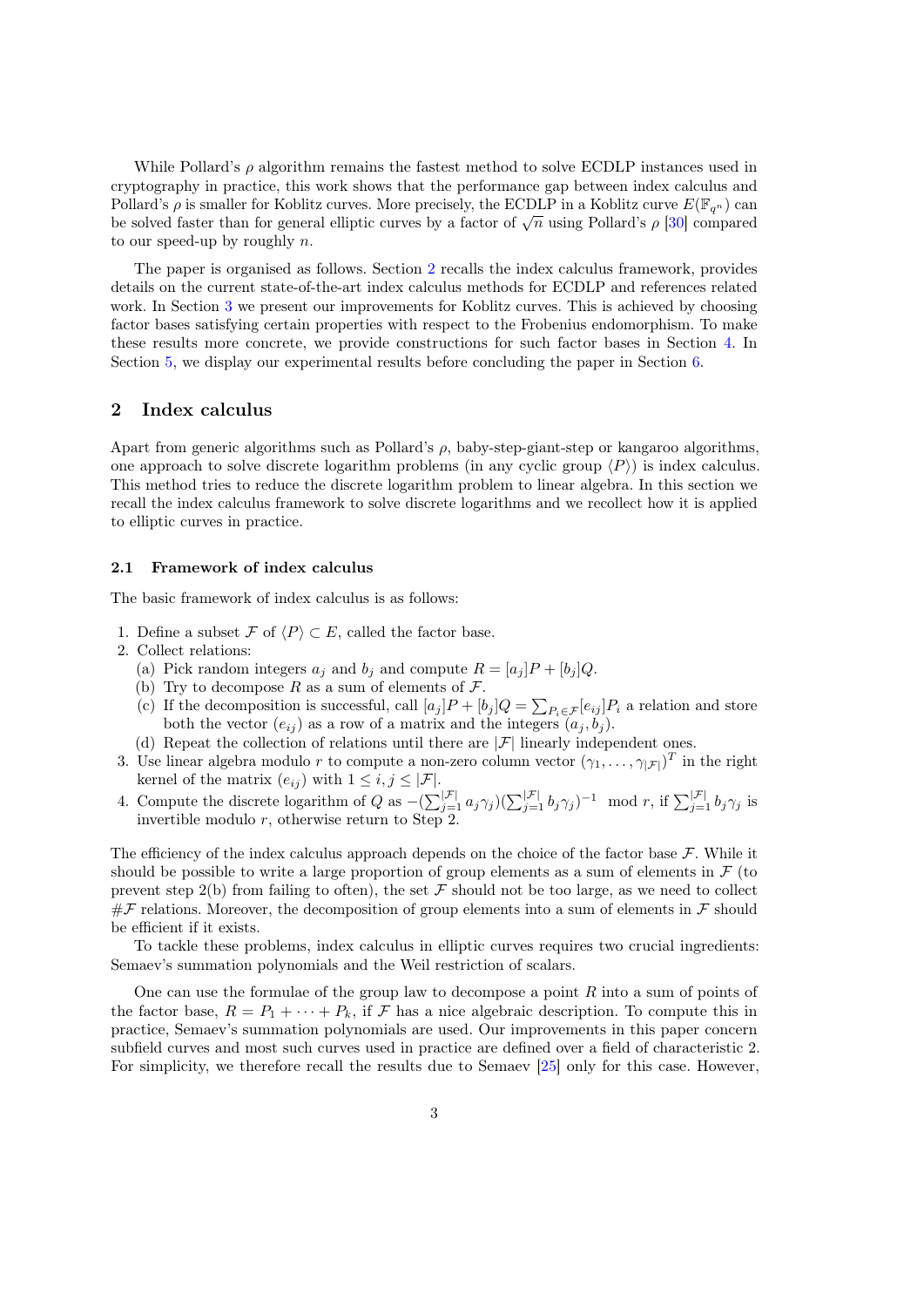we want to emphasise that all our improvements presented later in the paper apply to general subfield curves defined over fields of size  $q$ .

A subfield curve E with solutions in  $\mathbb{F}_{2^n}$  defined over  $\mathbb{F}_2$  is specified by an equation

<span id="page-4-0"></span>
$$
E: y^2 + xy = x^3 + ax^2 + 1, \text{ where } a \in \{0, 1\}. \tag{1}
$$

Semaev's summation polynomials  $\{S_m \in \mathbb{F}_{q^n}[x_1,\ldots,x_m]\}_{m\in\mathbb{N}}$  have the defining property that there is a root at  $(X_1, \ldots, X_m) \in \overline{\mathbb{F}}_2^m$ , i.e.  $S_m(X_1, \ldots, X_m) = 0$ , if and only if there exist  $(Y_1, \ldots, Y_m) \in \overline{\mathbb{F}}_{2^n}^m$  such that  $(X_i, Y_i) \in E(\overline{\mathbb{F}}_{2^n})$  for all  $1 \leq i \leq m$  and  $(X_1, Y_1) + (X_2, Y_2) + \cdots$  $(X_m, Y_m) = 0$  on the curve.

**Theorem 2.1.** [\[25\]](#page-20-9) The summation polynomials of E given by Equation [\(1\)](#page-4-0) are recursively defined by

$$
S_2(x_1, x_2) := x_1 + x_2,
$$
  
\n
$$
S_3(x_1, x_2, x_3) := (x_1x_2 + x_1x_3 + x_2x_3)^2 + x_1x_2x_3 + 1,
$$

and for  $m \geq 4$  and any  $k, 1 \leq k \leq m-3$ , the m-th summation polynomial is

$$
S_m(x_1,...,x_m) := \text{Res}_X(S_{m-k}(x_1,...,x_{m-k-1},X), S_{k+2}(x_{m-k},...,x_m,X))
$$

where  $\text{Res}_X$  denotes the resultant with respect to X. For  $m \geq 2$  the polynomial  $S_m$  is symmetric and has degree  $2^{m-2}$  in each variable  $x_i$ .

For general elliptic curves defined over fields of even and odd characteristic such formulas exist as well but we omit the details here. For a general formula see Lemma 3.4 of [\[3\]](#page-19-2).

As a result of trying to decompose points as a sum of factor base elements using Semaev polynomials, we will obtain a system of polynomial equations defined over  $\mathbb{F}_{q^n}$ . Using Weil restriction of scalars, this can be converted into equations over  $\mathbb{F}_q$ . The basic idea hereby is to rewrite a polynomial equation over an extension field  $\mathbb{F}_{q^n}$  as n polynomial equations over  $\mathbb{F}_q$ .

**Lemma 2.2.** Let q be a prime power,  $n \geq 1$  an integer and fix a vector space basis  $\{\theta_1, \ldots, \theta_n\}$ for  $\mathbb{F}_{q^n}$  over  $\mathbb{F}_q$ . Let  $f \in \mathbb{F}_{q^n}[x_1,\ldots,x_m]$ . There exist unique polynomials  $f_k \in \mathbb{F}_q[y_{i,j}], 1 \leq i \leq j$  $m, 1 \leq j \leq n$ , for  $1 \leq k \leq n$  such that

<span id="page-4-1"></span>
$$
f(y_{1,1}\theta_1 + \dots + y_{1,n}\theta_n, \dots, y_{m,1}\theta_1 + \dots + y_{m,m}\theta_n) = \sum_{k=1}^n \theta_k f_k(y_{i,j}).
$$

If  $f(x_1, \ldots, x_m) = 0$  for some  $x_1, \ldots, x_m \in \mathbb{F}_{q^n}$  then there exist  $y_{i,j} \in \mathbb{F}_q$  such that  $x_i =$  $\sum_{j=1}^{\ell} y_{i,j} \theta_j$  and  $f_k(y_{i,j}) = 0$  for all  $1 \leq k \leq n$ .

Now, we are ready to describe the index calculus for elliptic curves in more detail.

#### <span id="page-4-3"></span>2.2 Index calculus for elliptic curves

Semaev was the first one to sketch a framework for index calculus on elliptic curves using the summation polynomials and Weil descent [\[25\]](#page-20-9), which was fully developed by Gaudry [\[11\]](#page-20-10) and Diem [\[3\]](#page-19-2) later.

The approach works as follows: choose an  $\mathbb{F}_q$ -vector subspace  $V = \langle v_1, \ldots, v_{n'} \rangle \subset \mathbb{F}_{q^n}$  of dimension  $1 \leq n' \leq n$  and define the factor base to be

<span id="page-4-2"></span>
$$
\mathcal{F} = \{ P \in E(\mathbb{F}_{q^n}) : x(P) \in V \},\tag{2}
$$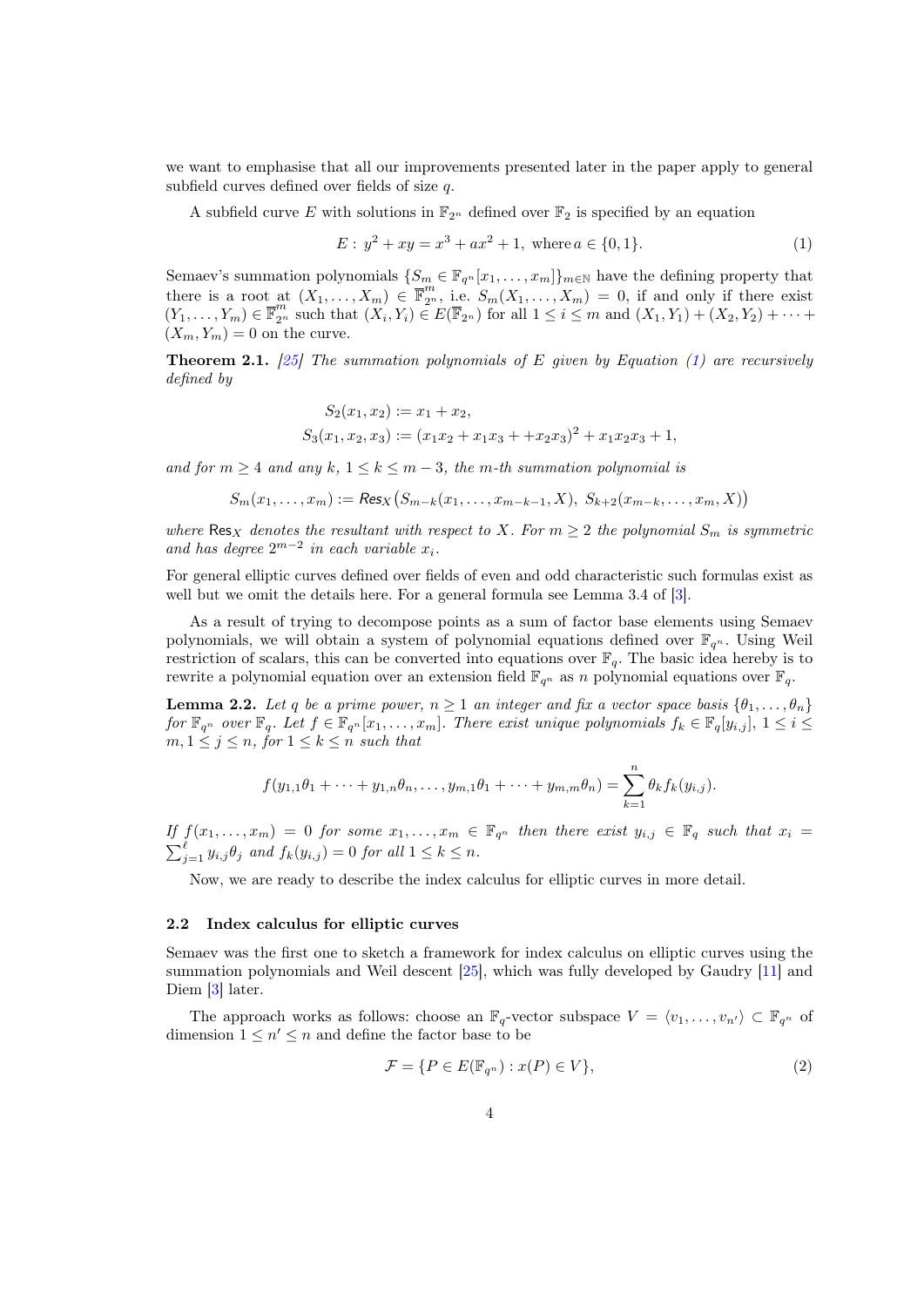where  $x(P)$  refers to the x-coordinate of a point P.

To collect relations, choose random integers  $a, b$  modulo the order of  $\langle P \rangle$  and compute the point  $R = aP + bQ$  in  $\langle P \rangle$ . To decompose such a point R as a sum over the factor base, i.e.  $R = P_1 + \cdots + P_m$  with  $P_i \in \mathcal{F}$ , one tries to find roots of the  $(m + 1)$ -th summation polynomials  $S_{m+1}(x_1, \ldots, x_m, x(R)) \in \mathbb{F}_{q^n}[x_1, \ldots, x_{m+1}]$  with  $x_i \in V$ .

To make sure that the  $P_i$  in the decomposition lie in the factor base  $\mathcal{F}$ , one rewrites the summation polynomial using the linear constraints  $x_i = v_1 y_{i,1} + v_2 y_{i,2} + \cdots + v_{n'} y_{i,n'}$ . This yields a new polynomial in  $\mathbb{F}_{q^n}[y_{1,1},\ldots,y_{m,n'}],$  i.e. in  $m \cdot n'$  variables, with  $y_{i,j} \in \mathbb{F}_q$ . More precisely, we can look at the polynomial as an element f in  $\mathbb{F}_{q^n}[y_{1,1},\ldots,y_{m,n'}]/\langle y_{i,j}^q-y_{i,j}\rangle$ , where  $\langle y_{i,j}^q-y_{i,j}\rangle$ for  $1 \leq i \leq m$  and  $1 \leq j \leq n'$  denotes the ideal generated by the field equations.

In order to find solutions to this polynomial  $f$ , previous work deemed it most efficient to look at it as a system of polynomials over  $\mathbb{F}_q$  and use Gröbner basis methods [\[14\]](#page-20-11). That is to apply Weil restriction of scalars to get a system of *n* polynomials in  $\mathbb{F}_q[y_{i,j}], 1 \leq i \leq m, 1 \leq j \leq n$ . Namely, let  $\{\theta_1, \ldots, \theta_n\}$  be a basis for  $\mathbb{F}_{q^n}$  as  $\mathbb{F}_q$  vector space. By Lemma [2.2,](#page-4-1) we can decompose  $f$  as

$$
f = f_1 \theta_1 + f_2 \theta_2 + \dots + f_n \theta_n
$$

for some  $f_i \in \mathbb{F}_q[y_{1,1}, \ldots, y_{m,n'}]$ . Due to the linear independence of  $\{\theta_1, \ldots, \theta_n\}$ , finding a solution to  $f$  is equivalent to solving the polynomial system of  $n$  equations

$$
f_1=f_2=\cdots=f_n=0
$$

in  $mn'$  variables. According to [\[6,](#page-19-3) [16\]](#page-20-12), the best way to solve this system is to compute a Gröbner basis with respect to the graded reverse lexicographical monomial order using Faugère's F4 or F5 algorithm [\[4,](#page-19-4) [5\]](#page-19-5) and apply the FGLM [\[7\]](#page-19-6) algorithm to transform the basis into a Gröbner basis with respect to the lexicographical order.

**Remark 2.3.** Choosing  $n'$  and  $m$  is an important decision. In general, one chooses  $n'm \approx n$  in order to have as many equations as indeterminates in the polynomial system. This is the natural choice in the sense that it is the smallest value for  $n'm$  where one expects to get a solution. In the following, we will assume that  $n'm \approx n$ .

For a discussion of over- and under-determined systems, we refer to Galbraith and Gaudry [\[9\]](#page-19-0).

We want to give an estimation of the two most expensive steps of index calculus, the relation collection and the linear algebra steps. To analyse the cost of the relation collection, let  $H_1(n, n', m)$ denote the cost of solving one polynomial system with *n* equations and  $mn'$  variables of the above form.

<span id="page-5-0"></span>**Theorem 2.4.** Let  $n = n' \cdot m + k$ ,  $k \geq 0$ . Under the heuristic assumption that a factor base defined by Equation [\(2\)](#page-4-2) has size  $\#V = q^{n'}$ , the cost of the relation collection step during index calculus is approximately

$$
\frac{q^{n'+k}}{2^m} \cdot m! \cdot H_1(n, n', m).
$$

*Proof.* First, we determine the probability that a random point  $R$  can be written as a sum of  $m$  points from  $\mathcal F$ . Since the group operation on elliptic curves is commutative, if one can write  $R = P_1 + \cdots + P_m$  then there are, in general, m! such decompositions. Therefore, we can estimate the number of points that can be represented as sums of  $m$  points of our factor base as  $\frac{q^{n'm}}{m!}$  $\frac{n^m}{m!}$ . Since E has roughly  $q^n$  points, we can estimate the probability of a relation naively as  $\frac{q^{n'm}}{q^nm!} = (q^k \cdot m!)^{-1}.$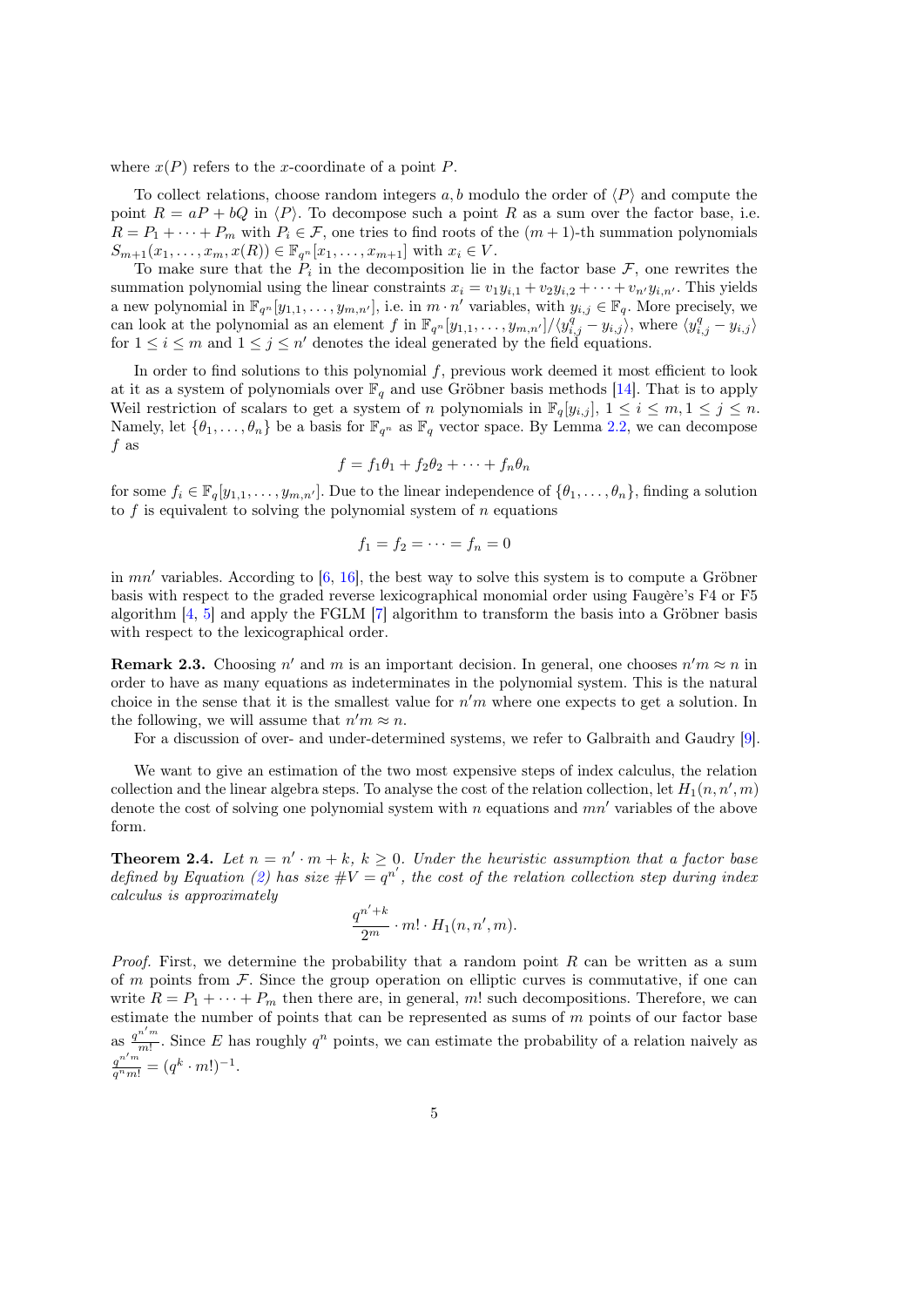When solving one polynomial system during the relation collection step, we solve for the x-coordinates of points on the curve. Since the factor base  $\mathcal F$  has some symmetry by negation. there are  $2^m$  choices for the signs for points corresponding to the same  $m$  x-coordinates in the polynomial system  $(2^{m-1}$  of which are linearly independent). Similarly, we can restrict the computation to half of the targeted points due to negation. Therefore, the probability to find a relation when solving one polynomial system is  $\frac{2^m \cdot q^{n/m}}{q^m m!} = \frac{2^m}{q^k \cdot m!}$ . Intuitively, solving one polynomial system with respect to the x-coordinates allows to check for  $2<sup>m</sup>$  relations of points on the elliptic curve simultaneously.

Hence, we expect to solve  $\frac{q^k}{2^m} \cdot m!$  polynomial systems to find a single relation. Assuming roughly the same cost for the solution of all the polynomial systems,  $H_1(n, n', m)$ , the collection of  $q^{n'}$  relations costs  $\frac{q^{n'+k}}{2^m} \cdot m! \cdot H_1(n, n', m)$ .

Note that the preceding proof assumes the same cost for solving polynomial systems with and without solutions. This is a simplification and not true in general, e.g. for systems without a solution we might already reach a contradiction earlier in the computation.

To estimate the cost of the linear algebra step, we note that the number of non-zero coefficients for all the points in the factor base per relation is very low, namely at most  $m$ . Therefore, it is possible to compute the linear algebra step using sparse linear algebra techniques. Algorithms such as the Wiedemann algorithm [\[29\]](#page-20-13) allow to find solutions to a matrix of dimension  $N^2$  containing m entries per row in  $\mathcal{O}(mN^2)$  multiplications. Let  $|\mathcal{F}|$  denote the size of the factor base. As we aim to collect roughly  $|\mathcal{F}|$  relations, we get the following theorem.

<span id="page-6-0"></span>**Theorem 2.5.** The cost of the linear algebra step is  $\mathcal{O}(m \cdot |\mathcal{F}|^2)$ .

Under the heuristic assumption that a factor base as defined by Equation [\(2\)](#page-4-2) has size approximately  $\#V = q^{n'}$ , the cost of the linear algebra step is  $\mathcal{O}(m \cdot q^{2n'})$ .

In practice, there are various tricks to lower the degree of the polynomial system we need to solve during the decomposition step in the relation collection. For a summary of different approaches we refer to [\[9\]](#page-19-0). Amongst ideas like breaking the symmetry, which we will address in the next subsection, there are approaches to introduce additional variables to lower the degree of the polynomial systems. These are sometimes referred to as "the splitting trick" or "unrolling the resultant" [\[13,](#page-20-14) [14,](#page-20-11) [26\]](#page-20-15).

#### <span id="page-6-1"></span>2.3 Breaking symmetries

As addition on elliptic curves is commutative, the symmetric group acts on solutions  $(P_1, \ldots, P_m)$ to the point decomposition problem in the relation search. This leads to an inconvenient  $m!$  factor in the complexity statements. To "break symmetry" usually refers to removing this redundancy. One approach is to rewrite the summation polynomial in terms of generators of the ring of invariants under the action of the symmetric group, i.e. the elementary symmetric polynomials, as was done in [\[6\]](#page-19-3). With respect to these new variables, the polynomial system arising from the summation polynomial has usually  $m!$  fewer solutions and the degrees of the polynomials are potentially lower. Given a solution to this system, one needs to recompute a solution in the original variables. However, this only needs to be done for the successful systems and is relatively fast.

Another idea to mitigate the factor of  $m!$  in the success probability during the point decom-position is attributed in [\[20\]](#page-20-16) to Matsuo. He suggested the use of m disjoint factor bases  $\mathcal{F}_i$  of size  $q^{n'}$  and forcing  $P_i$  to be in different factor bases  $\mathcal{F}_i$ . While this approach allows to avoid the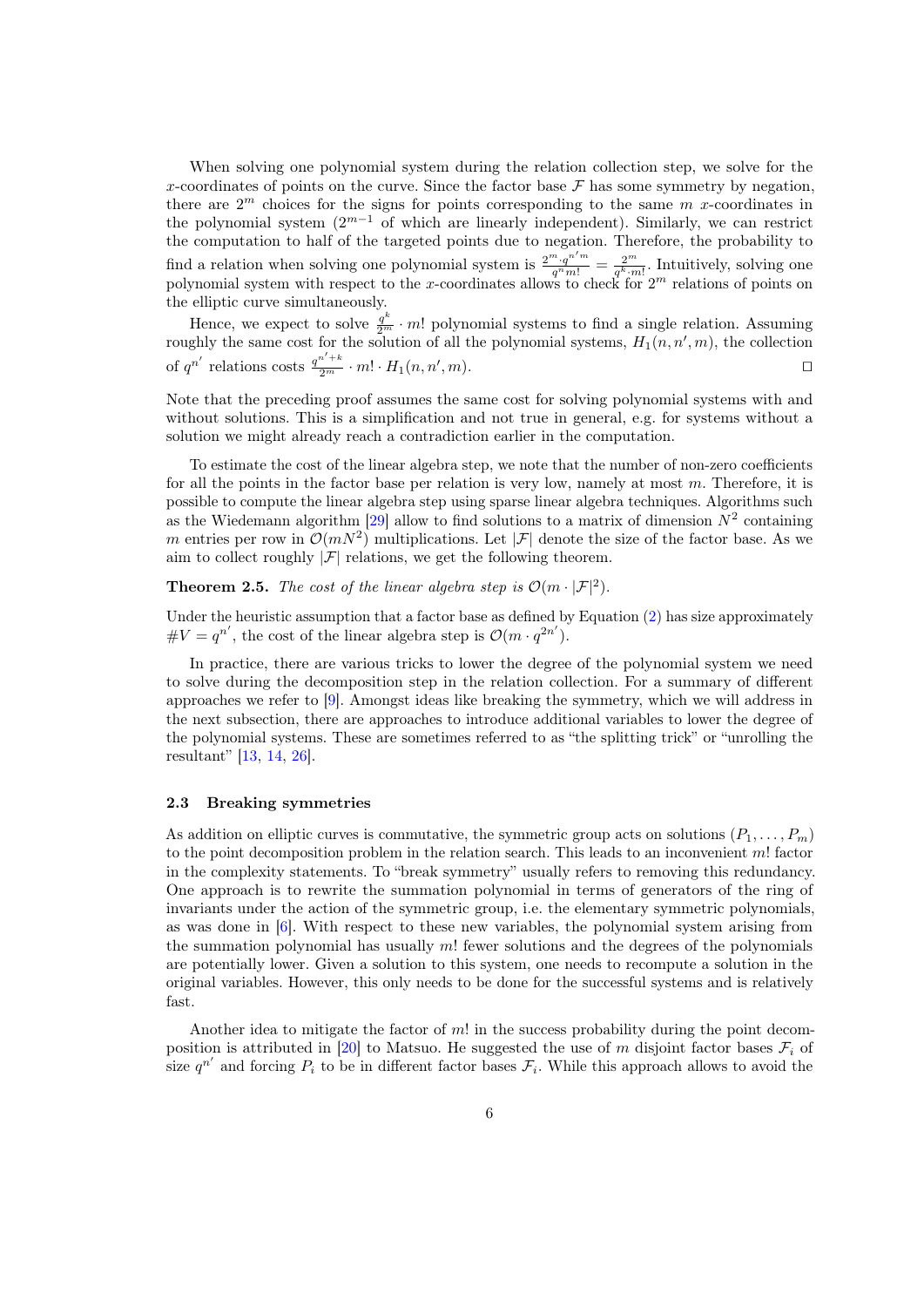factor  $m!$  in the probability to decompose a point over our factor base (see Theorem [2.4\)](#page-5-0), the factor base is then a union of m sets of size  $q^{n'}$  and thus we need to collect m times as many relations. Consequently, the relation collection step is only accelerated by a factor of  $(m-1)!$ .

Moreover, the cost of the linear algebra step (see Theorem [2.5\)](#page-6-0) increases by a factor  $m^2$ , although the linear system is a block diagonal matrix and some optimisation may be possible.

# <span id="page-7-0"></span>3 Index calculus for Koblitz curves

In this section we present our main improvements for index calculus methods on Koblitz curves. We start by presenting a new approach for symmetry breaking in Koblitz curves. Then, we show how to exploit Frobenius invariant factor bases to speed up the decomposition of points into factor base elements. We conclude with a brief comparison of performance of the different methods.

#### 3.1 Improved symmetry breaking for Koblitz curves

We present a novel way of symmetry breaking for Koblitz curves that builds on top of Matsuo's idea described in Section [2.3,](#page-6-1) but allows for a full saving of  $m!$  in the relation collection step and does not have an increased linear algebra cost by a factor of  $m^2$ .

As we mention in the introduction, elliptic curves that are interesting in cryptography have one large cyclic subgroup  $\langle P \rangle$  of prime order r containing the ECDLP.

<span id="page-7-1"></span>**Lemma 3.1.** Let E be a Koblitz curve defined over  $\mathbb{F}_q$  with one large cyclic subgroup  $\langle P \rangle$  of prime order r and let  $\pi : E(\mathbb{F}_{q^n}) \to E(\mathbb{F}_{q^n}), (x, y) \mapsto (x^q, y^q)$  denote the q-th power Frobenius endomorphism. Then there exists some  $\lambda \in \mathbb{Z}$ ,  $1 \leq \lambda \leq r-1$  such that  $\pi(Q) = [\lambda]Q$  for all  $Q \in \langle P \rangle$ .

*Proof.* The Frobenius endomorphism preserves the order of points on the curve. Therefore,  $\pi(P)$ is another point on the Koblitz curve of order  $r$ . Since there is only one large cyclic subgroup of order r, it follows that  $\pi(P) \in \langle P \rangle$  and there exists some scalar  $1 \leq \lambda \leq r-1$  such that  $\pi(P) = [\lambda]P$ . As scalar multiplication commutes with the Frobenius map, we have  $\pi(Q) = [\lambda]Q$ for all  $Q \in \langle P \rangle$ .

It is known that for any point  $P \in E$ , the Frobenius endomorphism  $\pi$  satisfies

$$
\pi^2(P) \pm [t]\pi(P) + [q]P = \mathcal{O}_E,
$$

where t is the trace of the curve E, i.e. the integer satisfying  $|E(\mathbb{F}_{q^n})| = q^n + 1 - t$ . Therefore, it can be shown that the value  $\lambda$  of the preceding lemma is one of the roots of the quadratic congruence

$$
X^2 \pm tX + q \equiv 0 \pmod{r},
$$

which makes it efficiently computable.

The key of our method is to choose the vector space defining the factor bases in a specific way. As before, let V be an  $\mathbb{F}_q$  vector subspace of  $\mathbb{F}_{q^n}$  of dimension n' and let  $\mathcal{F} = \{P \in E(\mathbb{F}_{q^n}) :$  $x(P) \in V$ .

Let  $V_i$  be vector spaces that give rise to m pairwise "disjoint" factor bases with  $\mathcal{F}_1 = \mathcal{F}$ ,  $\mathcal{F}_2 = \pi(\mathcal{F}), \ldots, \mathcal{F}_m = \pi^{m-1}(\mathcal{F}).$  Given a normal basis of  $\mathbb{F}_{q^n}$  over  $\mathbb{F}_q$ , it is easy to construct such  $V_i$ . Namely, let dim  $V = n'$  be the desired dimension of V with  $n'm \leq n$  and let  $\beta$  be a normal basis element of  $\mathbb{F}_{q^n}$  over  $\mathbb{F}_q$ . We can take the vector space  $V_i := \langle \beta^{q^{\overline{m_j}+i}} | j \in \{0, \ldots, n'-1\} \rangle$  to define the factor base  $\mathcal{F}_i$  for  $i = 1, \ldots, m$ .

Given such factor bases one can break symmetry as follows: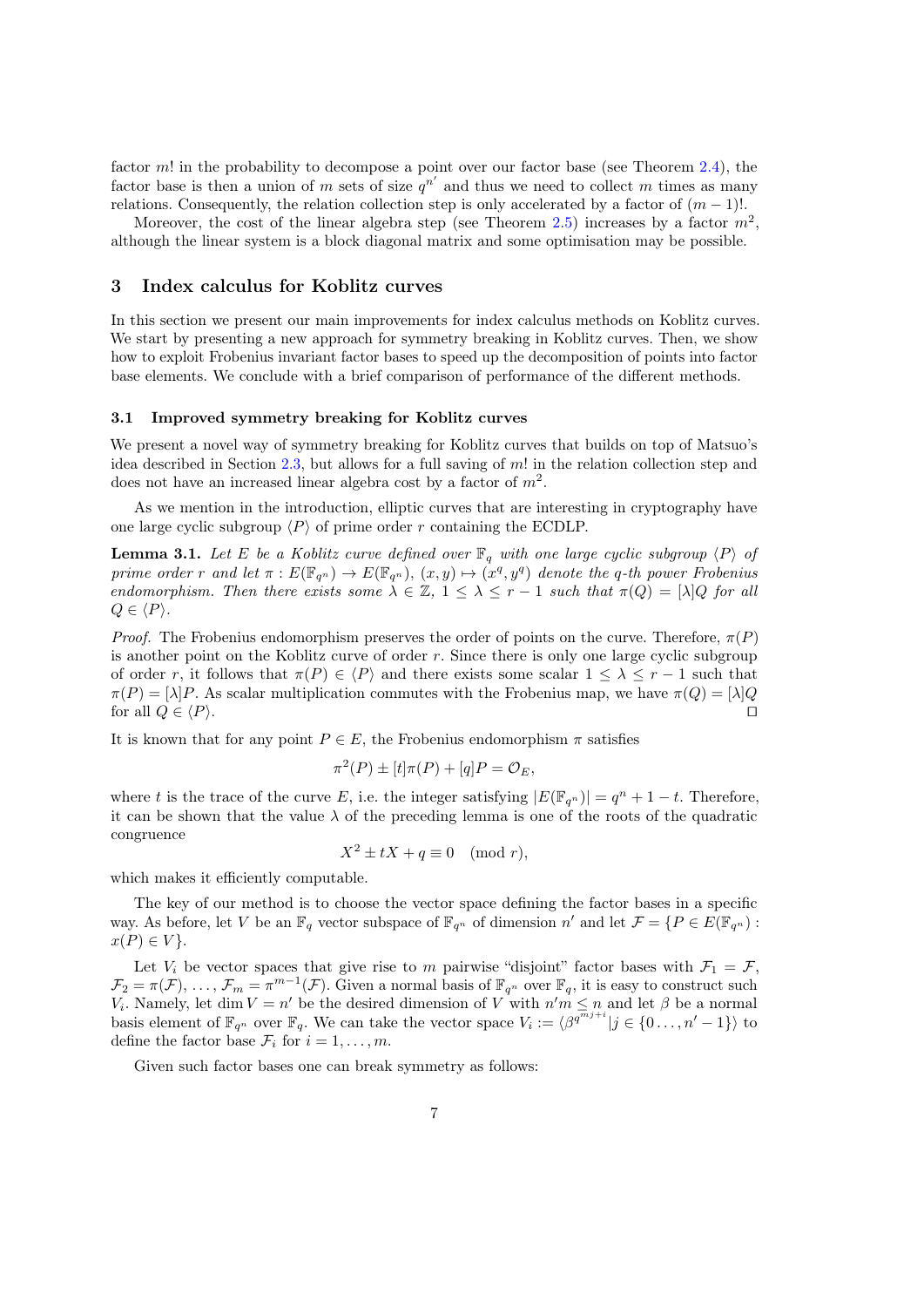1. Decompose points as sums of the form

$$
R = P_1 + \dots + P_m, \quad \text{where} \quad P_i \in \mathcal{F}_i. \tag{3}
$$

2. Rewrite the relation as

$$
R = P'_1 + \lambda P'_2 + \dots + \lambda^{m-1} P'_m \quad \text{where all } P'_i \in \mathcal{F}_1 = \mathcal{F}.
$$

The restriction  $P_i \in \mathcal{F}_i$  is equivalent to the constraints  $x(P_i) \in V_i$  that become linear in the Weil restriction. The first part is therefore just like Matsuo's idea.

The second step is possible as a consequence of Lemma [3.1](#page-7-1) and the relation between the different factor bases  $\mathcal{F}_i$ : for any  $P_i \in \mathcal{F}_i$ ,  $i = 1, \ldots, m$ , we can find some  $P'_i \in \mathcal{F}_1$  such that  $P_i = \pi^{(i-1)}(P'_i) = \lambda^{(i-1)}(P'_i).$ 

The analysis given in the proof of Theorem [2.4](#page-5-0) applies still except for saving the full  $m!$  term in the probability of finding a relation. Let  $H_2(n, n', m)$  denote the cost of solving the polynomial systems during point decomposition for the described factor bases. We arrive at the following theorem.

**Theorem 3.2.** Let  $n = n' \cdot m + k$  and let E be a Koblitz curve with coefficients in  $\mathbb{F}_q$  and ECDLP in  $E(\mathbb{F}_{q^n})$ . The cost of the relation collection for index calculus on E is

$$
\frac{q^{n'+k}}{2^m} \cdot H_2(n, n', m).
$$

Theorem [2.5](#page-6-0) still applies and the cost of the linear algebra step remains  $\mathcal{O}(m \cdot q^{2n'})$ , as  $|\mathcal{F}_1| = q^{n'}$ .

Note that this construction applies to every Koblitz curve. Under the assumption that  $H_1 = H_2$ , the choice of a factor base as described above allows to reduce the necessary work in the relation collection by a factor  $m!$  without inflating the size of the factor base. Therefore, the approach also does not suffer any additional cost in the linear algebra step.

#### 3.2 Frobenius invariant factor bases

In this section, we give another idea to accelerate index calculus for Koblitz curves  $E(\mathbb{F}_{q^n})$  defined over  $\mathbb{F}_q$  even further. The underlying idea is similar to the one used by Joux and Lercier [\[15\]](#page-20-17) to solve discrete logarithms in the multiplicative group of extension fields. There, the idea was to use factor bases that are Galois invariant.

Our goal in this section is to show how this can be done for Koblitz curves. We use factor bases closed under Frobenius endomorphisms, i.e.  $\pi(\mathcal{F}) = \mathcal{F}$ . Once a point has been decomposed, we can rewrite the relation in terms of a smaller factor base consisting of representatives for each Frobenius orbit in the factor base. This allows to reduce the number of linearly independent relations we need to collect by a factor  $n$ , accelerating the relation collection accordingly. Simultaneously, the dimension of the matrix in the linear algebra step is reduced, decreasing the cost of this step by  $n^2$ .

One can define a unique representative of each Frobenius orbit in an ad-hoc manner to get a factor base  $\mathcal{F}'$  of size approximately  $|\mathcal{F}|/n$ . An immediate consequence of Lemma [3.1](#page-7-1) is that every point  $P \in \mathcal{F}$  can be written as  $P = \pi^j(P') = \lambda^j P'$  for some  $P' \in \mathcal{F}'$  and  $j \in \{0, \ldots, n-1\}$ .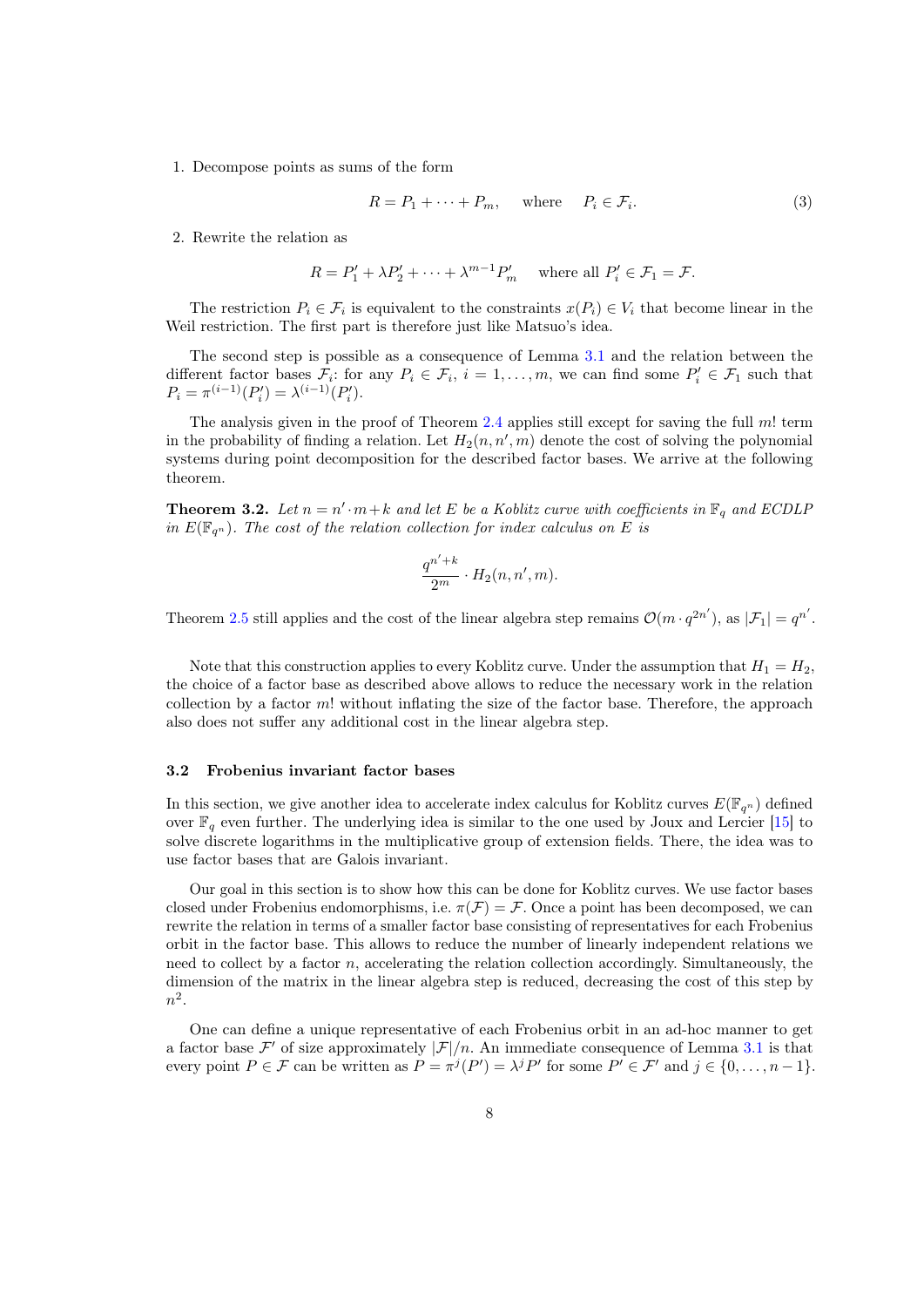In the relation collection, one uses the summation polynomials to write  $R = P_1 + \cdots + P_m$ where  $P_i \in \mathcal{F}$ . Then one reduces each relation to one consisting entirely of points in the reduced factor base  $\mathcal{F}'$ .

However, one Frobenius invariant factor base will in general not be enough to generate  $n$ linearly independent relations under the action of the Frobenius endomorphism, as we will show in Lemma [3.3.](#page-9-0)

First, we recall some background. Let the degree of the extension  $n$  be prime to the characteristic of the field  $\mathbb{F}_{q^n}$ . The Frobenius map  $\pi$  generates the Galois group Gal( $\mathbb{F}_{q^n}/\mathbb{F}_q$ ) and its characteristic polynomial acting on  $\mathbb{F}_{q^n}$ , considered as a  $\mathbb{F}_q$  vector space, is  $x^n - 1$ . The polynomial  $x^n - 1$ factors over  $\mathbb{F}_q$  and a unique  $\mathbb{F}_q$  subspace  $V_f \subset \mathbb{F}_{q^n}$  corresponds to every  $\mathbb{F}_q$ -irreducible factor f dividing  $x^n - 1$  in  $\mathbb{F}_q[x]$ . By Schur's Lemma, any Galois invariant subspace of  $\mathbb{F}_{q^n}$  is a direct sum of such  $V_f$ .

Now, we are ready to show that we do not always get  $n$  independent relations under the Frobenius action from a single Galois invariant subspace.

<span id="page-9-0"></span>**Lemma 3.3.** Let F be a Frobenius invariant factor base of dimension n' defined by the polynomial  $\ell(X) = \sum_{j=0}^{n'} c_j X^j$  dividing  $X^n - 1$  in  $\mathbb{F}_q[X]$ . Given a decomposition of a point  $R = \sum_{i=1}^{m} P_i$  as sum of elements in  $F$ , the Frobenius action provides at most  $n'$  linearly independent relations.

Proof. This is an immediate consequence of

<span id="page-9-1"></span>
$$
\pi^{n'}\left(\sum_{i=1}^{m} P_i\right) = \sum_{i=1}^{m} \pi^{n'}(P_i) = \sum_{i=1}^{m} \sum_{j=0}^{n'-1} c_j \pi^j(P_i) = \sum_{j=0}^{n'-1} c_j \pi^j\left(\sum_{i=1}^{m} P_i\right)
$$
(4)

Even though the order of the Frobenius endomorphism is  $n$ , when applying the endomorphism to a relation with respect to a Frobenius invariant vector space one only gets  $n'$  independent relations. Let  $H_3(n, n', m)$  denote the cost of solving the polynomial systems during point decomposition for the described factor bases.

**Theorem 3.4.** As before, let  $n = n' \cdot m + k$  and let E be a Koblitz curve with coefficients in  $\mathbb{F}_q$ and ECDLP in  $E(\mathbb{F}_{q^n})$ .

Given a single Frobenius invariant factor base  $\mathcal F$  defined by a Galois invariant vector subspace of  $\mathbb{F}_{q^n}$  of size  $q^{n'}$  such that applying the Frobenius endomorphism to a relation provides n' linearly independent relations, the cost of relation collection for index calculus on  $E$  is

$$
\frac{1}{n'}\cdot \frac{q^{n'+k}}{2^m}\cdot m!\cdot H_3(n,n',m)
$$

and the cost of the linear algebra step is in  $\mathcal{O}(\frac{m}{n^2} \cdot q^{2n'})$ .

*Proof.* As in Theorem [2.4,](#page-5-0) the probability that a random point  $R$  can be written as a sum of m points of F is  $\frac{2^m}{q^k \cdot m!}$ . However, because applying Frobenius yields  $n' - 1$  additional relations for free, we only need to find  $\frac{1}{n'}q^{n'}$  such relations. Thus, the cost of the relation search becomes  $\frac{1}{n'} \cdot \frac{q^{n'+k}}{2^m} \cdot m! \cdot H_3(n,n',m).$ 

For the linear algebra step, we can choose a unique representative in each Frobenius orbit of factor base elements and reduce each relation to one consisting only of such representatives as described at the beginning of this section. Hence, Theorem [2.5](#page-6-0) implies that the cost of the linear algebra step is reduced by a factor  $n^2$  to  $\mathcal{O}\left(\frac{m}{n^2}\cdot q^{2n'}\right)$ ). ⊓⊔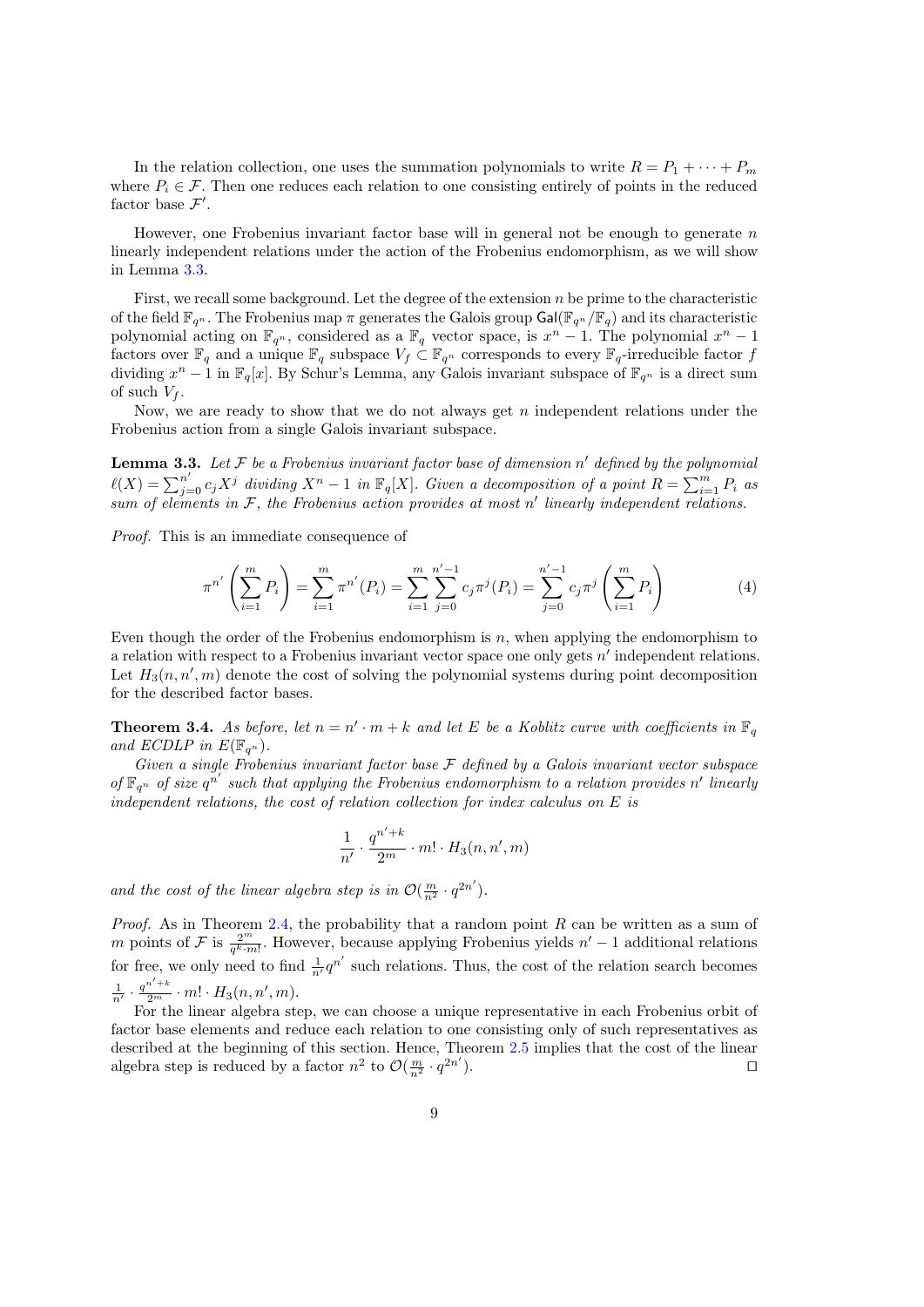Note, that the linear dependence in Lemma [3.3](#page-9-0) is a consequence of all the points in the sum having been chosen from the same factor base. To get the full saving of  $1/n$  in the relation collection, we combine Matsuo's idea of using  $m$  different factor bases for symmetry breaking with Frobenius invariance of the factor bases.

Assume we have *m* Galois invariant factor bases  $\mathcal{F}_i$  such that applying the Frobenius endomorphism to a single relation of the form  $R = P_1 + \cdots + P_m$  with  $P_i \in \mathcal{F}_i$  yields *n* linearly independent relations. Then not only do we save the symmetry factor  $(m-1)!$ , as described by Matsuo, but by the Frobenius action we also get  $n$  independent relations instead of  $n'$ . Intuitively, the reason for this is that in Equation [\(4\)](#page-9-1) the coefficients  $c_j$  will be different for each index i.

In each factor base we can choose a unique representative in the Galois orbits, but there are m distinct factor bases so the cost of linear algebra is only reduced by a factor  $\left(\frac{n}{m}\right)^2$ . Let  $H_4(n, n', m)$  be the cost of solving one polynomial system during point decomposition in this case.

**Theorem 3.5.** As before, let  $n = n' \cdot m + k$  and let E be a Koblitz curve with coefficients in  $\mathbb{F}_q$  and ECDLP in  $E(\mathbb{F}_{q^n})$ . Given m distinct Frobenius invariant factor bases  $\mathcal F$  of size  $q^{n'}$  such that applying Frobenius to sums of  $m$  points from distinct factor bases yields linearly independent relations. Then, the cost of the relation collection for index calculus on  $E$  is

$$
\frac{1}{n} \cdot \frac{q^{n'+k}}{2^m} \cdot m \cdot H_4(n, n', m)
$$

and the cost of the linear algebra step is in  $\mathcal{O}(\frac{m^3}{n^2} \cdot q^{2n'})$ .

In Section [4,](#page-11-0) we will discuss some constructions of factor bases that are closed under the Frobenius endomorphism. They have a nice algebraic description, which allows them to be easily substituted for the variables in the summation polynomial to restrict the polynomial system to factor base elements.

Remark 3.6. Note that the overall speed-up factor to solve an instance of ECDLP is relative to the original cost  $R+L$ , where R is the cost of the relation collection and L is the cost of the linear algebra prior to the improvements presented in this paper. By reducing the relation collection cost by *n* and linear algebra cost by  $n^2$ , the overall speed-up factor is  $n^2(R+L)/(nR+L)$ . Depending on the relation between R and L, this expression corresponds to a speed-up between n and  $n^2$ .

#### 3.3 Comparison of different variants

We summarize the results on the performance of the different variations of the index calculus methods described in this section.

We follow the convention of the previous sections that  $n = n'm + k$  and the  $(m + 1)$ -th summation polynomial is used to decompose points during the relation collection. Table [1](#page-11-1) summarises the cost of various approaches. The relation collection column shows the number of polynomial systems that need to be solved to collect the required number of relations. Each of these polynomial systems arises from the Weil descent of the  $(m + 1)$ -th summation polynomial with variables restricted to the x-coordinates defining the factor bases (as in Section [2.2\)](#page-4-3), has  $n$ equations and  $n'm$  variables. While our methods clearly reduce both the number of systems to solve and the linear algebra costs, we stress that using different factor bases may a priori lead to polynomial systems that are harder (or easier) to solve using Gröbner basis methods. We study these costs experimentally in Section [5.](#page-16-0) Finally, we note that the lower three methods in Table [1](#page-11-1) are only applicable to subfield curves defined over  $\mathbb{F}_q$ .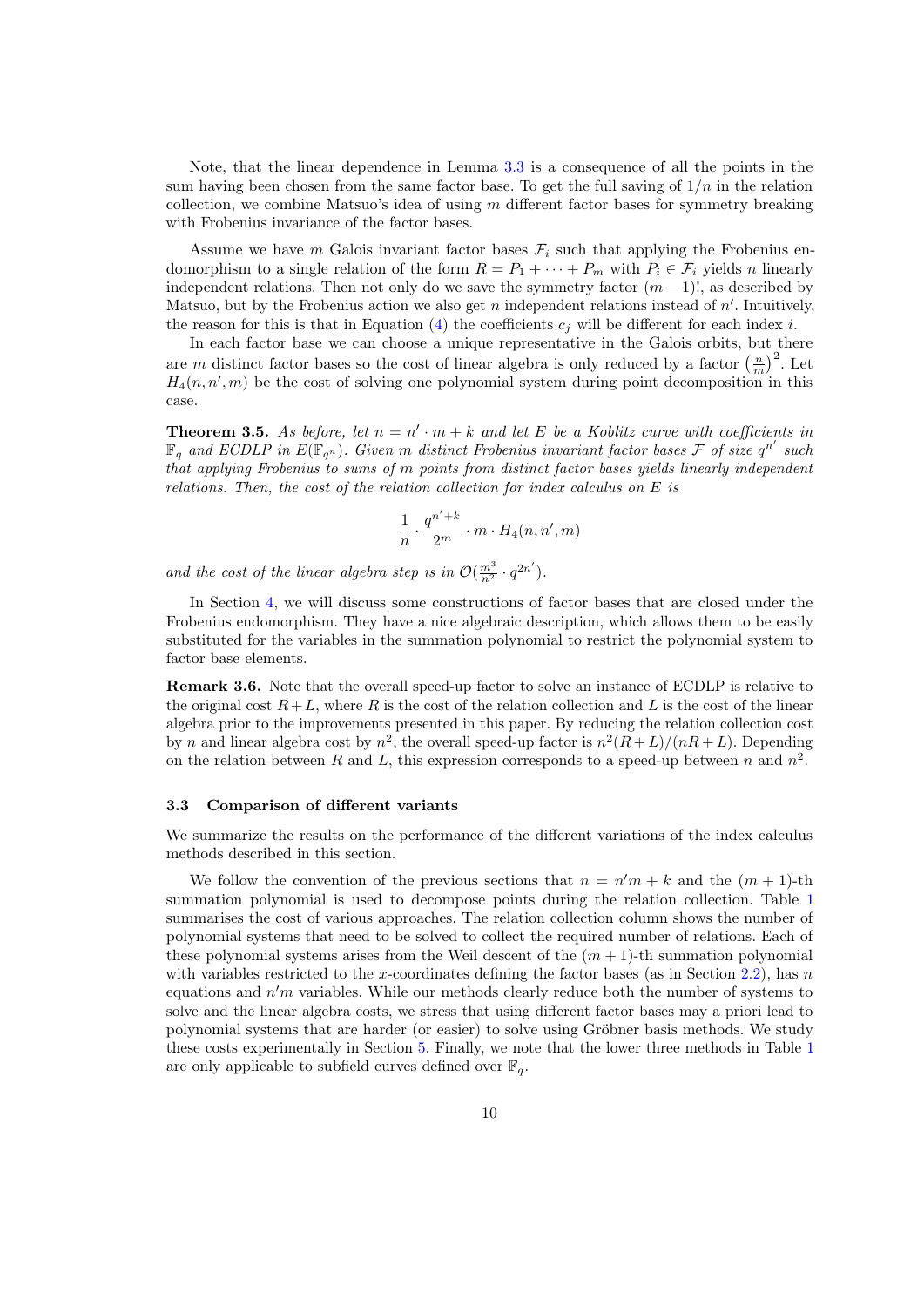| Method                                                            | Relation collection                                         | Linear algebra                              | Reference         |  |
|-------------------------------------------------------------------|-------------------------------------------------------------|---------------------------------------------|-------------------|--|
| General index calculus                                            | $m! \cdot \frac{q^{n'+k}}{2m} \cdot H_1(n,n',m)$            | $\mathcal{O}(m \cdot q^{2n'})$              | [3, 8, 25]        |  |
| Sym. breaking with $m$ factor bases                               | $m\cdot \frac{q^{n'+k}}{2m}\cdot H_1(n,n',m)$               | $\mathcal{O}(m^3 \cdot q^{2n'})$            | $\left[20\right]$ |  |
| Sym. breaking for Koblitz curves                                  | $\frac{q^{n'+k}}{2^m} \cdot H_2(n,n',m)$                    | $\mathcal{O}(m \cdot q^{2n'})$              | this paper        |  |
| One Frobenius inv. factor base from<br>a Galois inv. vector space | $\frac{m!}{n!} \cdot \frac{q^{n'+k}}{2m} \cdot H_3(n,n',m)$ | $\mathcal{O}(\frac{m}{n^2} \cdot q^{2n'})$  | this paper        |  |
| Frobenius inv. and symmetry<br>breaking combined                  | $\frac{m}{n} \cdot \frac{q^{n'+k}}{2m} \cdot H_4(n,n',m)$   | $\mathcal{O}(\frac{m^3}{n^2}\cdot q^{2n'})$ | this paper        |  |

<span id="page-11-1"></span>Table 1. Cost of the relation collection and linear algebra steps for different index calculus methods solving ECDLP in  $E(\mathbb{F}_{q^n})$ 

We want to emphasise that there have been various improvements and variants of index calculus since the work listed in the references in Table [1.](#page-11-1) We refer to Section 9 of Galbraith-Gaudry [\[9\]](#page-19-0) for further references. However, we note that these works were targeting improvements in the complexity of solving polynomial systems arising in index calculus rather than to lower the number of systems that require solving as displayed in Table [1.](#page-11-1) Depending on the specific construction used to define the Frobenius invariant factor bases, these improvements carry over to the reduced number of polynomial systems that need to be solved.

# <span id="page-11-0"></span>4 Frobenius invariant factor bases

In the previous section, we have seen how factor bases closed under the Frobenius endomorphism can be used to accelerate both the relation collection and the linear algebra steps when using index calculus to solve ECDLP instances. Therefore, an important problem is to find such factor bases of suitable size. Moreover, we want the factor bases to have a nice algebraic description in order to get polynomial systems that are similarly fast to solve as the ones described in Section [2.2.](#page-4-3)

In this section, we present the construction of such Frobenius invariant factor bases for some classes of elliptic curves. The first construction is a new idea based on linearised polynomials, while the others use Galois invariant subsets of finite fields constructed from isogenies between commutative algebraic groups, as described by Couveignes and Lercier [\[2\]](#page-19-8).

#### 4.1 Linearised polynomials

When using  $\mathbb{F}_{q}$ -vector subspaces V of  $\mathbb{F}_{q^n}$  to define the factor base with respect to the abscissa of points on the curve, a factor base is Frobenius invariant if and only if the vector space  $V$  is Galois invariant. In this subsection we want to address this case.

Let  $\mathbb{F}_{q^n}$  be an extension field of  $\mathbb{F}_q$ . A linearised polynomial  $f \in \mathbb{F}_{q^n}[x]$  is a polynomial for which the exponents of all the constituent monomials are powers of  $q$ , e.g.

$$
f(x) = \sum_{i=0}^{k} a_i x^{q^i} , \text{ with } a_i \in \mathbb{F}_{q^n}.
$$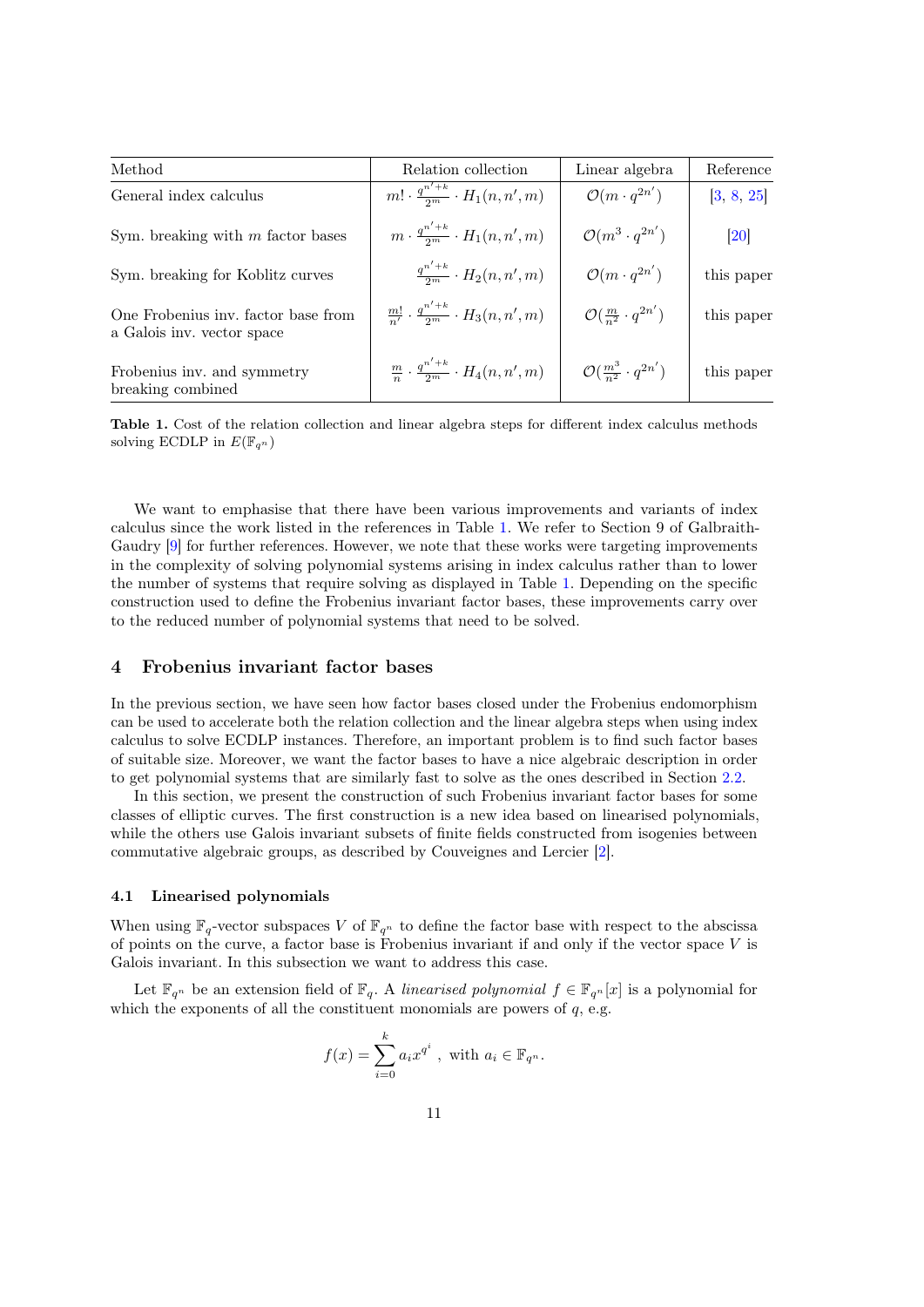This class of polynomials has one particular property that makes it interesting for this work: the set of roots of a linearised polynomial is a  $\mathbb{F}_q$  vector space and is closed under the q-th power Frobenius map if and only if  $a_i \in \mathbb{F}_q$ .

As we wrote prior to Lemma [4,](#page-9-1) the irreducible factors of  $x^n - 1$  in  $\mathbb{F}_q[x]$  correspond to unique Galois invariant  $\mathbb{F}_q$  subspaces  $V_f \subset \mathbb{F}_{q^n}$  and every Galois invariant subspace is a direct sum of such  $V_f$ . Thus, finding Galois invariant  $\mathbb{F}_q$  vector subspaces of  $\mathbb{F}_{q^n}$  depends on the factorisation of  $x^n - 1$  over  $\mathbb{F}_q[x]$ .

We use the remainder of this section to demonstrate how to obtain Frobenius invariant factor bases in the case of Koblitz curves defined over characteristic 2 fields, which are the most common ones in practice. However, the method can be generalised easily to fields of odd characteristics.

**Lemma 4.1.** ([\[18\]](#page-20-18), Lemma 7) Let n be an odd prime, let  $\ell$  denote the multiplicative order of 2 modulo n and let  $n = s\ell + 1$ . The polynomial  $x^n - 1$  factors in  $\mathbb{F}_2[x]$  as  $(x - 1)f_1f_2 \dots f_s$ , where the  $f_i$  are distinct irreducible polynomials of degree  $\ell$ .

When defining a factor base using some vector space V corresponding to the polynomial  $f_i$ , the size of V depends on the degree  $\ell$  of  $f_i$ . Restricting ourselves to Galois invariant vector spaces, means losing the fine control over the size of  $\mathcal F$ , as we will see in the following.

Suppose the order of 2 modulo *n* is  $\ell$ . Then by Lemma [4.1](#page-7-1)  $x^n - 1$  has factors  $f_j(x) = \sum_k f_{j,k} x^k$ of degree  $\ell$ . Introducing the linearised polynomial

$$
F_j(X) = \sum_k f_{j,k} X^{2^k}
$$

we have that  $F_j(X) | X^{2^n} - X$  and so we can define

$$
\mathcal{F} = \{ P \in E(\mathbb{F}_{2^n}) : F_j(x(P)) = 0 \}.
$$

As  $F_j$  is a linearised polynomial with coefficients in  $\mathbb{F}_q$ , its set of roots is Galois invariant and thus we have  $\pi(\mathcal{F}) = \mathcal{F}$ . Moreover, from the degree of  $f_j$  we can estimate the size of  $|\mathcal{F}|$  to be approximately  $2^{\ell}$ . Note, that one can group several polynomial factors together to get larger sets *F* of size  $2^{k \cdot \ell + \epsilon}$ , where  $\epsilon \in \{0, 1\}$  is due to the factor  $(x - 1)$  in Lemma [4.1](#page-7-1) and  $k \leq s, k \in \mathbb{Z}$ , is the number of polynomial factors of degree  $\ell$ .

Consequently, using linearised polynomials we cannot get Galois invariant subspaces of arbitrary size. In particular, we do not have any fine control over the size of  $\mathcal F$  when the order of 2 modulo *n* is large. However, if the order of 2 modulo *n* is small, i.e.  $\ell \ll n-1$ , which happens for example when  $n = 2^{l} - 1$  is a Mersenne prime, or if  $\ell$  divides the desirable dimension of our factor base, then linearised polynomials allow for a very easy construction of Frobenius invariant factor bases.

If the factor base  $\mathcal F$  is defined using a linearised polynomial, it is specified by linear constraints in the Weil restriction and thus it is easily deployable in index calculus. In Section [5,](#page-16-0) we compare the complexity of solving polynomial systems arising from index calculus when using Frobenius invariant vector spaces instead of the vector spaces that are commonly used so far to define the factor base.

#### 4.2 Factor bases from isogenies between algebraic groups

In this subsection we recall results due to Couveignes and Lercier, who gave a framework on how to construct Galois invariant flags of subsets of  $\mathbb{F}_{q^n}$  using isogenies between algebraic groups [\[2\]](#page-19-8).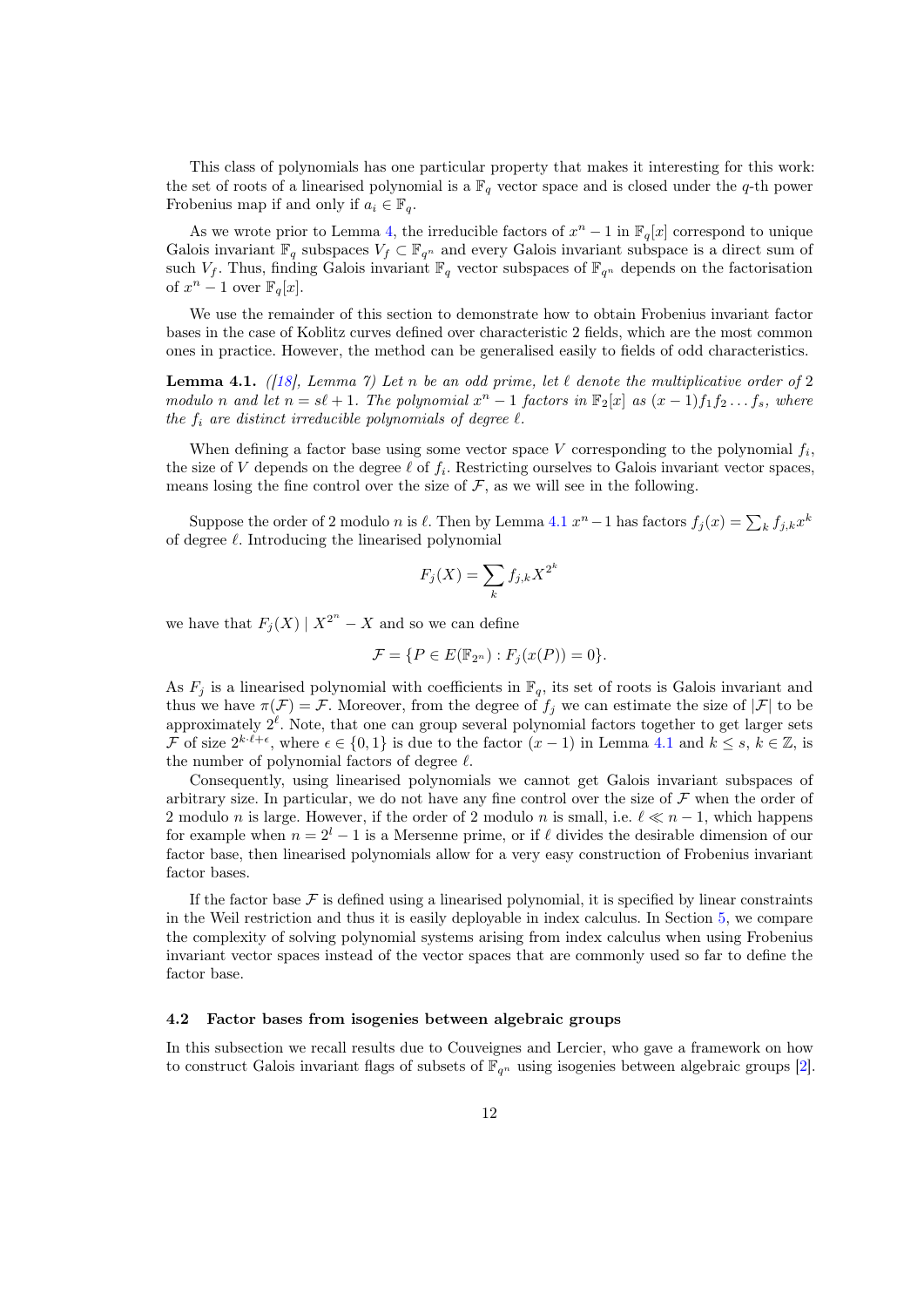First, we recall the basic idea behind their results. Then, we show how their results for two specific algebraic groups, algebraic tori of dimension 1 and elliptic curves, give rise to factor bases for index calculus in elliptic curves using Semaev polynomials.

Let G be a commutative algebraic group defined over the finite field  $\mathbb{F}_q$ . Moreover, let  $T \subset G(\mathbb{F}_q)$  be a non-trivial finite group of  $\mathbb{F}_q$ -rational points in G of cardinality n. Then, the quotient isogeny  $I: G \to H$  of G by T is of degree n.

Given a point  $a \in H$  such that the preimage  $I^{-1}(a)$  is irreducible over  $\mathbb{F}_q$ , any point  $b \in G(\overline{\mathbb{F}_q})$ with  $I(b) = a$  defines a cyclic degree *n* extension of  $\mathbb{F}_q$ , i.e.  $\mathbb{F}_{q^n} = \mathbb{F}_q(b)$ . We refer to [\(5\)](#page-14-0) for an example of what it means for the set  $I^{-1}(a)$  to be irreducible in this context.

Under this identification of  $\mathbb{F}_{q^n}$  with  $\mathbb{F}_q(b)$ , any Galois action permutes elements in  $G(\mathbb{F}_{q^n})$ that have the same image under I. In other words, we can identify  $T = \text{ker}(I)$  with the Galois group of  $\mathbb{F}_{q^n}$  over  $\mathbb{F}_q$ .

In particular, the elements  $b \oplus_G t$  are all Galois conjugates of b for all  $t \in T$  as

$$
I(b \oplus_G t) = I(b) \oplus_H I(t) = a \oplus_H 0 = a.
$$

Conversely, all Galois conjugates of b are obtained this way. Here,  $\bigoplus_G$  and  $\bigoplus_H$  denote the addition in  $G$  and  $H$  respectively.

Consequently, if there exist formulae to describe the translations  $P \to P \oplus_G t$  for  $t \in T$  in G, we get an explicit description of the Galois action on  $\mathbb{F}_{q^n}$ . This can be used to derive descriptions of Galois invariant subsets of  $\mathbb{F}_{q^n}$ .

During the remainder of this section, we will see that different commutative algebraic groups bring their own contribution to this general construction of Galois invariant subsets. We show that this can be used to obtain Frobenius invariant factor bases that can be used for index calculus.

Isogenies between algebraic tori The simplest commutative algebraic groups beyond the ones underlying Kummer and Artin-Schreier theory are algebraic tori of dimension 1. They can be used to obtain Galois invariant sets in  $\mathbb{F}_{q^n}$  through the previously described construction by Couveignes and Lercier. First, we will recall the details in this case. Then, we compute the size of the resulting sets and show how this leads to practical Frobenius invariant factor bases for Koblitz curves with ECDLP defined over field extensions  $\mathbb{F}_{q^n}/\mathbb{F}_q$  whenever the extension degree *n* divides  $q + 1$ .

Let  $\mathbb{F}_q$  be a finite field of characteristic different from 2, let  $D \in \mathbb{F}_q^*$  and let G denote the open subset of the projective line  $\mathbb{P}^1(\mathbb{F}_q)$  defined by

$$
U^2 - DV^2 \neq 0,
$$

where  $[U, V]$  are the projective coordinates. We associate affine coordinates to points on the projective line using the map  $u : \mathbb{P}^1 \to \mathbb{F}_q \cup \{\infty\}, [U, V] \mapsto \frac{U}{V}$ .

On **G** we have a group structure: for  $P_1, P_2 \neq 0_G$ , addition is given by

$$
u(P_1 \oplus_{\mathbf{G}} P_2) = \frac{u(P_1)u(P_2) + D}{u(P_1) + u(P_2)}
$$
 and  $u(\ominus_{\mathbf{G}}) = -u(P_1)$ .

The neutral element  $0_{\mathbf{G}}$  is the point with projective coordinates [1,0] and affine coordinate  $\infty$ . Assuming D is not a square in  $\mathbb{F}_q$ , the group  $\mathbf{G}(\mathbb{F}_q)$  is cyclic of order  $q + 1$ .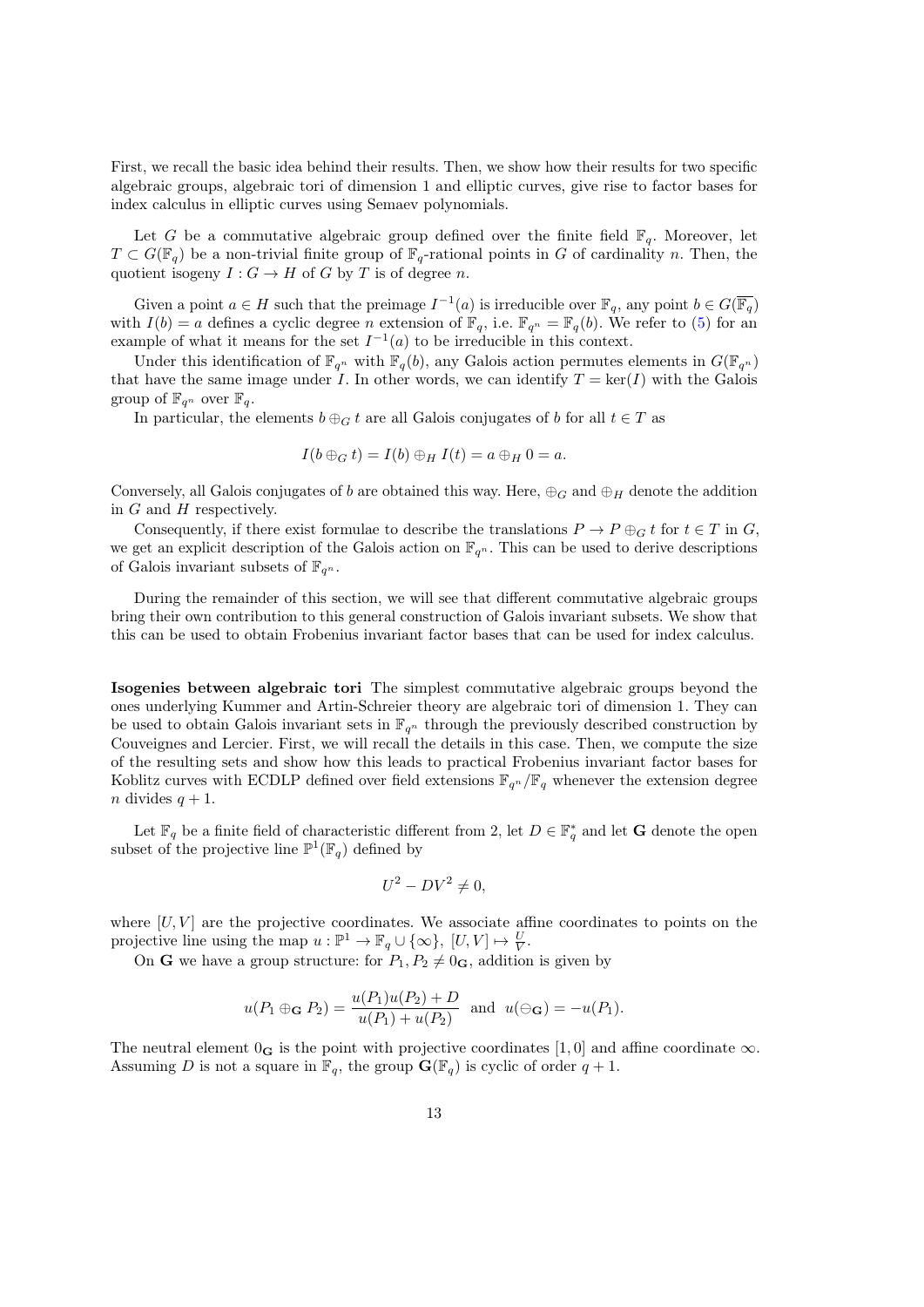Let a be a generator of  $\mathbf{G}(\mathbb{F}_q)$  and let  $[n]: \mathbf{G} \to \mathbf{G}$  denote the multiplication by n isogeny. Furthermore, let  $A(X)$  be the polynomial annihilating the associated affine coordinates of all points in the preimage of  $a$  by  $[n]$ , i.e.

<span id="page-14-0"></span>
$$
A(X) = \prod_{b \in [n]^{-1}(a)} (X - u(b)).
$$
 (5)

Couveignes and Lercier show that this degree *n* polynomial is irreducible in  $\mathbb{F}_q[X]$ . Hence, we have  $\mathbb{F}_q[X]/A(X) = \mathbb{F}_{q^n}$ .

Using the general framework, they show that every  $\mathbb{F}_q$ -automorphism of  $\mathbb{F}_{q^n}$  transforms  $\omega := X$ mod  $A(X)$  into a linear rational fraction of  $\omega$ . This proves that for every integer k such that  $0 \leq k \leq n$ , the subset

<span id="page-14-1"></span>
$$
V_k := \left\{ \frac{u_0 + u_1 \omega + u_2 \omega^2 + \dots + u_k \omega^k}{v_0 + v_1 \omega + v_2 \omega^2 + \dots + v_k \omega^k} \Big| (u_0, u_1, \dots, u_k, v_0, v_1, \dots, v_k) \in \mathbb{F}_q^{2k+2} \right\} \subset \mathbb{F}_q^n \tag{6}
$$

is Galois invariant.

The results of Couveignes and Lercier give rise to Frobenius invariant factor bases for index calculus on Koblitz curves.

Assume we want to solve the discrete logarithm problem in an elliptic curve  $E(\mathbb{F}_{q^n})$  where n divides  $q + 1$ . We can choose some  $D \in \mathbb{F}_q^*$  that is not a square in  $\mathbb{F}_q$  to define an algebraic torus **G** of dimension 1. Then, we find a generator a of  $\mathbf{G}(\mathbb{F}_q)$ . Using the exponentiation formulae in **G**, we can compute the polynomial  $A(X)$  given in Equation [\(5\)](#page-14-0) explicitly. As before, we set  $\omega = X$ mod  $A(X)$  and define  $V_k$  as in [\(6\)](#page-14-1).

**Lemma 4.2.** Let  $k < n/2$ . Then, we have  $|V_k| = q^{2k+1}$ .

*Proof.* Identifying elements of the set  $V_k$  given in [\(6\)](#page-14-1) with vectors in  $\mathbb{F}_q^{2k+2}$ , we see that elements are counted multiple times if and only if the numerator and denominator are not coprime. Hence we want to count the number of coprime pairs of polynomials of degree  $\leq k$  with one polynomial corresponding to the non-zero denominator. Theorem 3 in [\[1\]](#page-19-9) proves that  $\frac{q-1}{q}$  of pairs of polynomials not both of degree 0 are coprime in  $\mathbb{F}_q[x]$ . Note that this contains those pairs where the polynomial corresponding to the denominator is 0, which we don't want to count. Moreover, being coprime in  $\mathbb{F}_q[x]$  is up to multiplication by units of the field  $\mathbb{F}_q$ , e.g. gcd $(2x, 2) = 1$  if q is no power of 2. Thus, we need to reduce the count again under orbits of multiplication by the  $(q-1)$  units in  $F_q$ . Hence, the  $q^{2k+2} - q^2$  elements in  $V_k$  given by fractions of polynomials not both of degree 0 represent

$$
\frac{1}{q-1} \cdot \frac{q-1}{q} \cdot (q^{2k+2} - q^2) = q^{2k+1} - q
$$

distinct elements in  $\mathbb{F}_{q^n}$ . Additionally, we get the q field elements in our set by considering the fractions of degree 0 elements, which finishes the proof. □

Let  $V = V_k$  for some k such that  $V_k$  is of the size we desire our factor base to be, which can be computed using the previous lemma. We can define a factor base for index calculus on some curve E by requiring the x-coordinates of factor base elements to be in the set  $V \subset \mathbb{F}_{q^n}$ , as it was done before in the case of vector spaces, i.e.

$$
\mathcal{F} := \{ P \in E(\mathbb{F}_{q^n}) : x(P) \in V \}.
$$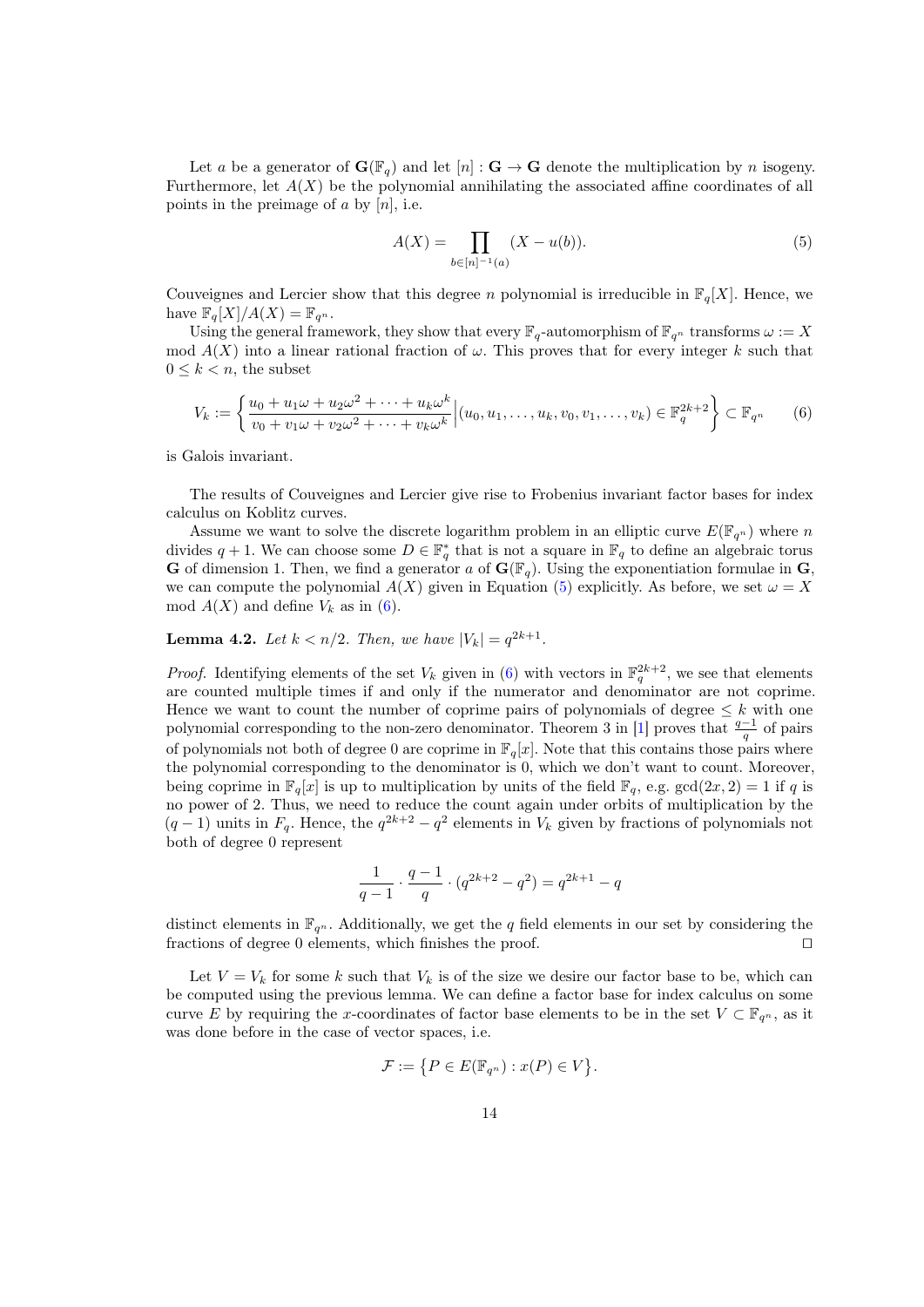The Galois invariance of V in  $\mathbb{F}_{q^n}/\mathbb{F}_q$  implies the invariance under the q-th power Frobenius of  $\mathcal F$ in  $E$ .

As described in Section [2,](#page-3-0) we use the  $(m + 1)$ -th Semaev summation polynomial and Weil restriction of scalars to solve the decomposition problem during the relation search in the index calculus. However, instead of restricting the variables of the Semaev polynomial to some vector space, we restrict them to  $V$ . After subsitution of expressions of the form  $(6)$  into the Semaev polynomial, we clear the denominator.

The resulting polynomial systems can be solved using the same methods as applied in the case of factor bases arising from vector spaces. While the systems have some additional structure, i.e. they are homogeneous with respect to certain blocks of variables before the Weil descent, they are generally of larger degree. This means it is harder to make a direct comparison of the complexity of solving those systems with the case where factor bases arising from vector spaces are used. We discuss this matter more together with our experimental evidence in Section [5.](#page-16-0)

Isogenies between elliptic curves Different commutative algebraic groups allow to construct Galois invariant subsets for different classes of finite field extensions. In addition to the construction using algebraic tori, Couveignes and Lercier give an explicit description using ordinary elliptic curves [\[2\]](#page-19-8). It allows to write down Galois invariant subsets of field extensions  $\mathbb{F}_{q^n}$  of characteristic p, whenever *n* has a squarefree multiple N such that  $N \neq 1 \pmod{p}$  and

$$
q + 1 - 2\sqrt{q} < N < q + 1 + 2\sqrt{q}.
$$

Their results also give rise to Frobenius invariant factor bases for index calculus for Koblitz curves with ECDLP problem defined in  $\mathbb{F}_{q^n}$ . Our description of their result follows [\[2\]](#page-19-8) and we reproduce it here for completeness.

First, we use another elliptic curve H to construct a Galois invariant subset of  $\mathbb{F}_{q^n}$ . We choose H to have N rational points over  $\mathbb{F}_q$  and trace  $t = q + 1 - N$ . Such a curve can be found using exhaustive search or complex multiplication theory. Note that this precomputation needs to be done only once for any field. The ideal  $(\pi - 1) \subset End(H)$  has a degree *n* factor i. Therefore, End(H)/i is cyclic of order n and H contains a cyclic subgroup  $T := \text{ker}(\mathfrak{i})$  of order n.

Let  $I : H \to F$  be the quotient isogeny with kernel T. As the quotient  $F(\mathbb{F}_q)/I(E(\mathbb{F}_q))$  is isomorphic to  $T$  and thus cyclic of order  $n$ , we can take a generator  $a$  of this quotient. As in the case of algebraic tori, the preimage of  $a$  under  $I$  is an irreducible divisor. Thus, there are  $n$ geometric points in the preimage of a that are defined in  $\mathbb{F}_{q^n}$  and permuted by Galois action.

Let  $B := I^{-1}(a)$  denote the corresponding prime divisor. Then  $\mathbb{F}_{q^n}$  is the residue extension of E at B, i.e. the elements of  $\mathbb{F}_{q^n}$  can be represented as residues of functions on E at B that do not have a pole at  $B$ .

For a function f in  $H(\mathbb{F}_q)$ , let the degree of f be the number of poles of f counted with multiplicities. We denote the set of functions in  $H(\mathbb{F}_q)$  of degree  $\leq k$  having no pole at B by  $\mathcal{F}_k$ for every  $k \geq 0$ . Define  $V_k$  to be the corresponding set of residues at B in  $\mathbb{F}_{q^n}$ :

$$
V_k := \{ f \pmod{B} \mid f \in \mathcal{F}_k \}.
$$

As shown in [\[2\]](#page-19-8), we have  $\mathbb{F}_q = V_0 = V_1 \subset V_2 \subset \cdots \subset V_d = \mathbb{F}_{q^n}$  and translations by an element in  $T = \text{ker}(i)$  do not change the number of poles of functions in  $H(\mathbb{F}_q)$ . Consequently,  $V_k$  is invariant under the action of  $Gal(\mathbb{F}_{q^n}/\mathbb{F}_q)$ .

As in the case of algebraic tori, these results give rise to a construction of Frobenius invariant factor bases for Koblitz curves. Note that functions in the sets  $\mathcal{F}_k$  have at most k poles and thus can be written as a quotient of two homogeneous polynomials of degree  $\left\lceil \frac{k+1}{3} \right\rceil$  polynomials.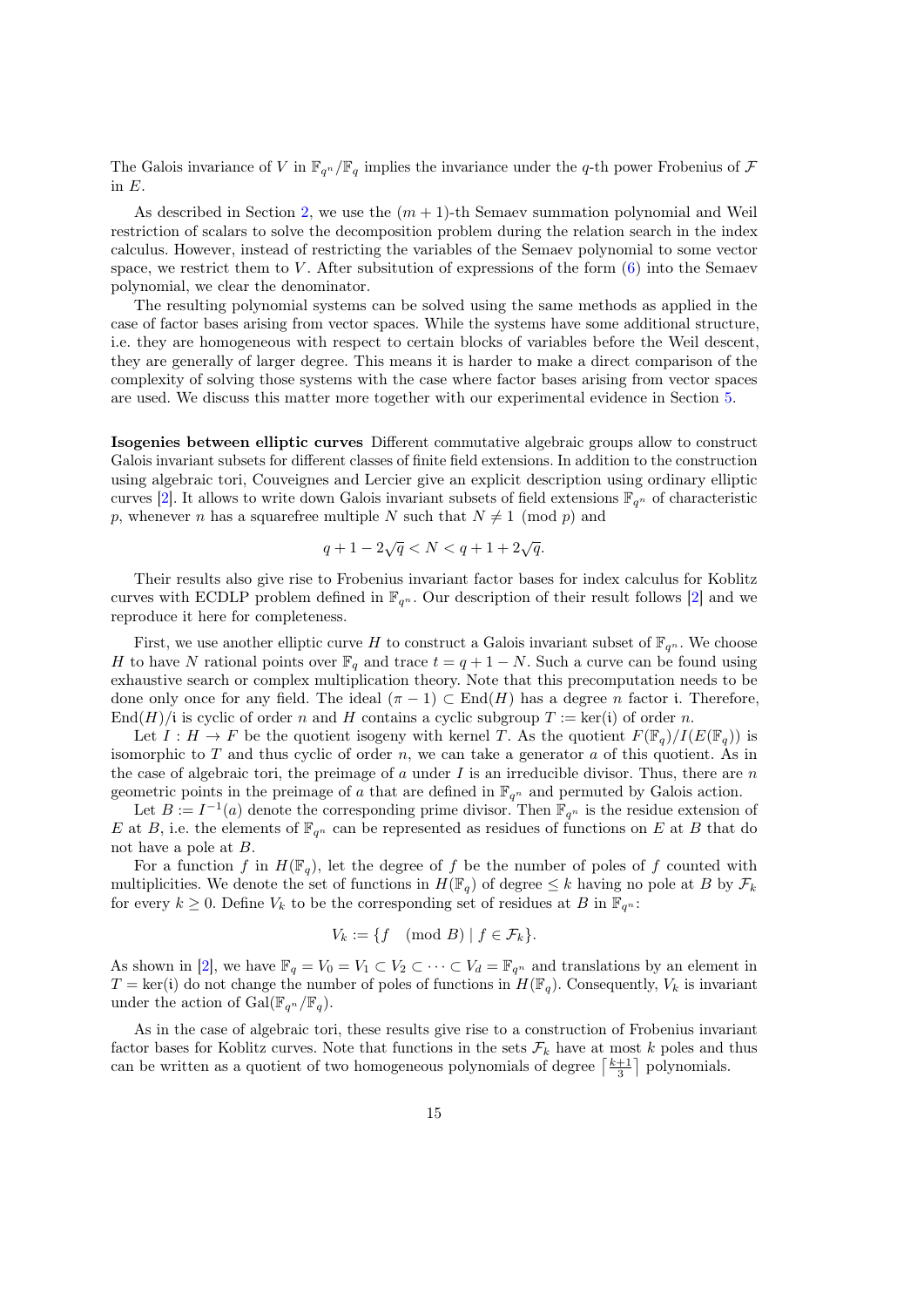Evaluating  $\mathcal{F}_k$  at B gives the values of  $V_k$ . As before, we define our factor base for index calculus to be the set of points on the curve containing the ECDLP problem with  $x$ -coordinates in  $V_k$ .

As conjectured by Couveignes and Lercier [\[2\]](#page-19-8), other commutative algebraic groups might bring their own contribution to the construction of Galois invariant subsets of  $\mathbb{F}_{q^n}$  which give rise to factor bases for index calculus in various classes of Koblitz curves.

# <span id="page-16-0"></span>5 Experimental Results

We implemented the construction of Frobenius invariant factor bases emerging both from linearised polynomials and from isogenies between algebraic tori. We used this to construct and solve the polynomial systems arising from Weil descent after constraining the variables in Semaev's summation polynomials to these factor bases. All the experiments were executed using the 64-bit version of magma. Gröbner bases were computed using Faugère's F4 algorithm, as implemented in magma.

#### 5.1 Frobenius invariant vector spaces

In the case of factor bases from vector spaces defined by linearised polynomials, we tested our implementation on a Koblitz curve over  $\mathbb{F}_{q^n} = \mathbb{F}_{2^{31}}$ , using  $m = 3$ . Since the order of 2 in  $\mathbb{Z}_{31}$  is 5, the vector space arising from our construction using linearised polynomials is of dimension 5. More precisely, the vector space is generated by  $\{x, x^2, x^4, x^8, x^{16}\}$ , where x is a symbolic root of an irreducible polynomial of degree *n* over the base field  $\mathbb{F}_q$ . We implemented the index calculus methods of Faugère et al. [\[8\]](#page-19-7) to compute the polynomial system arising from Weil descent of the  $(m+1)$ -th Semaev polynomial,  $S_4$ . We timed the set-up of the polynomial system via Weil descent and the solving of the resulting system for different factor bases. We compared our Frobenius invariant factor base to factor bases from randomly chosen vector spaces and "standard" vector spaces, i.e. spanned by  $\{1, x, x^2, \ldots, x^k\}$ , of the same dimension. Our measurements over 200 runs of the experiments are displayed in Table [2.](#page-16-1)

| factor base from vector space | $t_{\rm set-up}$ | $t_{\rm Groeb}$ |  |
|-------------------------------|------------------|-----------------|--|
| standard                      | 0.19             | 2.95            |  |
| random                        | 0.19             | 3.15            |  |
| Frobenius invariant           | 0.19             | 3.15            |  |

<span id="page-16-1"></span>Table 2. Time in seconds for setting up the polynomial system and the Gröbner basis computation during point decomposition in index calculus for factor bases arising from different vector spaces. Parameters  $m = 3, p = 2, n = 31$  and vector spaces are of dimension 5.

As was observed previously, using factor bases from standard vector spaces is faster than from randomly chosen vector spaces [\[14\]](#page-20-11). However, the results also show that our Frobenius invariant vector spaces do not behave worse than a randomly chosen one on average. Considering that we would only need to solve  $1/n = 1/31$  as many such systems to compute an ECDLP instance when using the Frobenius invariant vector space, the experiments suggest that the full speed-up by a factor  $n$  in the relation collection could be (nearly) reached for these parameters.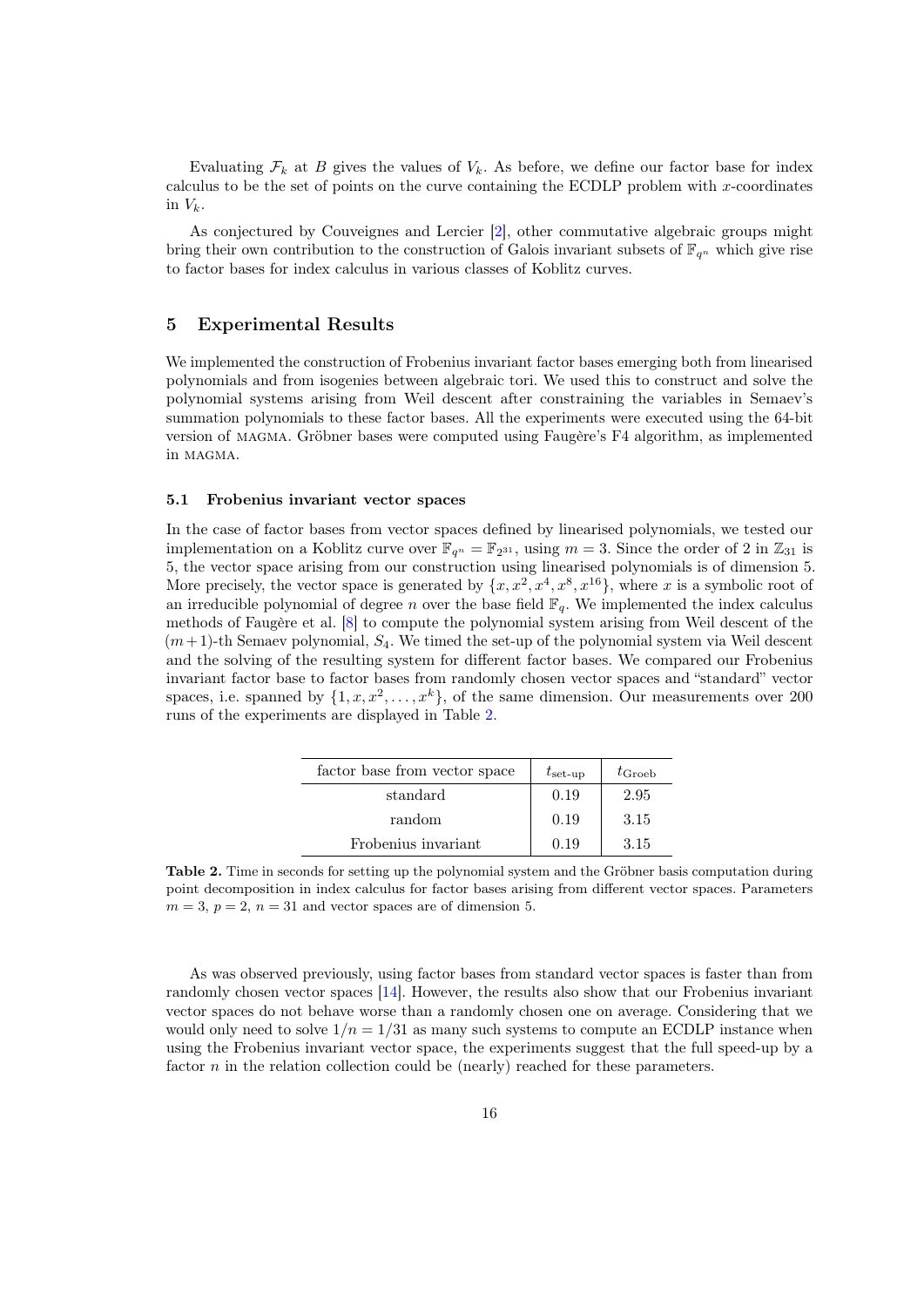#### 5.2 Factor bases from isogenies between algebraic tori

In the case of factor bases arising from isogenies between algebraic tori, our experimental results are less promising and less clear.

The polynomials  $S_{m+1}$  are symmetric and have degree  $2^{m-1}$  in each of their variables. Consider sums of the form  $\sum_{i=0}^{k} x_i \omega^i$  for some fixed  $\omega \in \mathbb{F}_{q^n}$  as one block of variables. When substituting vector space constraints into the Semaev polynomial  $S_{m+1}$  with one fixed variable, we get an equation containing  $m$  blocks of variables.

In the case of fractions of polynomials, we have  $2m$  (shorter) blocks of variables. After clearing the denominator, we are left with a homogeneous polynomial in terms of these blocks. The degree of every monomial equals  $m \cdot 2^{m-1}$ . Therefore, we have more monomials of a large degree compared to the case of vector spaces. However, the blocks of variables are shorter compared to a factor base of the same size from a vector space.

The following example compares the degree of the polynomial systems after Weil descent for vector spaces and the polynomial fractions of  $(6)$  in the case  $m = 3$ .

Example 5.1. By Lemma [4.2,](#page-4-1) the size of a vector space of dimension 3 equals the number of elements of the set [\(6\)](#page-14-1) for  $k = 1$ . For  $m = 3$  we substitute three blocks of variables into the Semaev polynomial. In the case of vector spaces, blocks containing 3 variables are taken to the  $2^{m-1} = 4$ -th power. According to the multinomial theorem, the generalisation of the binomial theorem, in characteristic  $p = 2$  this only leads to mixed terms containing monomials with at most two variables over the base field from the same block. After reducing modulo the field equations, we are left with polynomials of degree at most  $m \cdot 2 = 6$ .

In the case of polynomial fractions, each block of variables to the 3-rd and 4-th power also contains monomials with at most two variables. After substituting the variables into  $S_4$  and clearing denominators, the summation polynomial is homogeneous of degree 12 with respect to the blocks of variables. Multiplying out and reducing modulo the field equations, this leads to an upper bound of 9 on the degree of the polynomials after Weil descent. Both values of the degree match the degrees observed in our experiments.

However, the degree of the system alone does not determine the difficulty of the Gröbner basis computation.

We did not find instances fulfilling the requirements for factor bases as defined in [\(6\)](#page-14-1), i.e. where *n* divides  $q + 1$ , that were tractable for experiments. However, we computed and solved the polynomial systems for  $p = q = 2$ ,  $m = 3$  and various primes *n* when using vector spaces of dimension 5 and 7 and polynomial fractions as in [\(6\)](#page-14-1) for  $k = 2$  and  $k = 3$ . Note that we paired the factor bases of the same size by Lemma [4.2.](#page-4-1) The results of our experiments are shown in Table [3.](#page-18-1) Note that for these parameters the factor bases are not Galois invariant and the experiments are merely to observe the computational impact of using factor bases defined by the given fractions instead of vector spaces.

For the chosen parameters it is apparent that both the transformation from Semaev polynomial to binary polynomial system and the computation of Gröbner bases are significantly slower when using the polynomial fractions to express the factor bases. The increased cost does not seem to be justified by needing  $1/n$  fewer relations. Moreover, we were not able to run experiments on less underdetermined systems in the case of  $\log_q(|\mathcal{F}|) = 7$ . This was because the solution of the polynomial systems in the fraction case took either too long or met our memory limit of 1.4 TB. While the factor bases from isogenies between algebraic tori do not seem to give very hopeful results, we want to point out that the algorithm used to solve the polynomial systems did not exploit the homogeneous structure of the polynomial system and therefore speed-ups might be possible.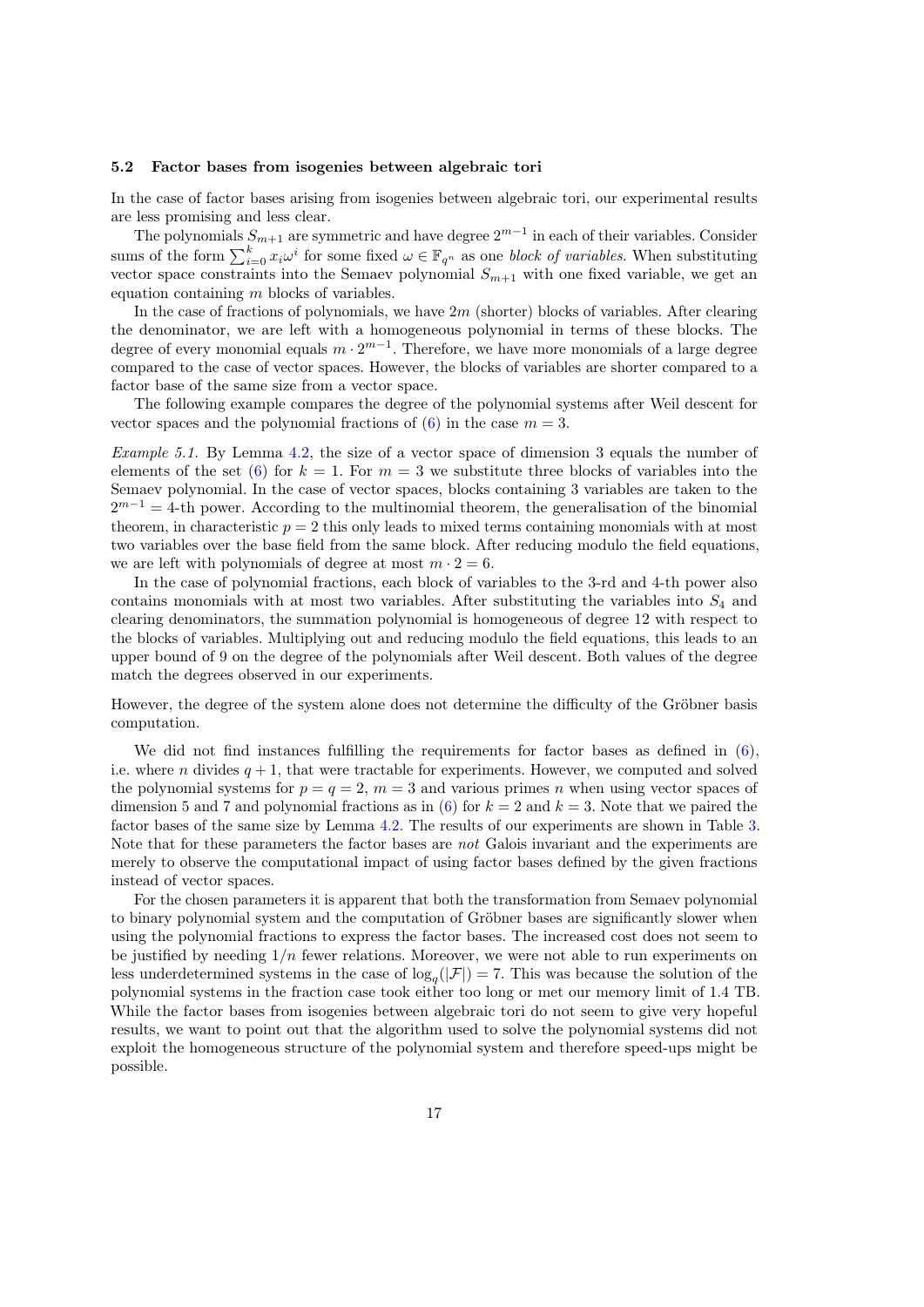|                  | $m=3, \log_a( \mathcal{F} )=5$ |                  |                 |                  | $m=3, \log_q( \mathcal{F} )=7$ |                  |                 |
|------------------|--------------------------------|------------------|-----------------|------------------|--------------------------------|------------------|-----------------|
| $\boldsymbol{n}$ |                                | $t_{\rm set-up}$ | $t_{\rm Groeb}$ | $\boldsymbol{n}$ |                                | $t_{\rm set-up}$ | $t_{\rm Groeb}$ |
| 17               | vector spaces                  | 0.16             | 5.32            | 101              | vector spaces                  | 3.53             | 115.05          |
|                  | fractions                      | 1.43             | 1390.34         |                  | fractions                      | 67.64            | 701.33          |
| 23               | vector spaces                  | 0.20             | 3.94            | 103              | vector spaces                  | 4.02             | 35.55           |
|                  | fractions                      | 2.09             | 1290.14         |                  | fractions                      | 76.63            | 827.00          |
| 29               | vector spaces                  | 0.23             | 3.66            | 107              | vector spaces                  | 4.42             | 43.50           |
|                  | fractions                      | 2.31             | 3764.22         |                  | fractions                      | 83.00            | 338.75          |
| 31               | vector spaces                  | 0.24             | 3.57            | 109              | vector spaces                  | 4.57             | 15.85           |
|                  | fractions                      | 2.48             | 950.64          |                  | fractions                      | 82.70            | 252.14          |
| 37               | vector spaces                  | 0.30             | 6.41            | 113              | vector spaces                  | 5.00             | 15.26           |
|                  | fractions                      | 3.18             | 853.79          |                  | fractions                      | 84.88            | 243.68          |
| 41               | vector spaces                  | 0.32             | 6.26            | 127              | vector spaces                  | 5.27             | 0.91            |
|                  | fractions                      | 3.34             | 1130.67         |                  | fractions                      | 92.48            | 235.91          |
| 43               | vector spaces                  | 0.33             | 3.03            | 131              | vector spaces                  | 5.46             | 0.84            |
|                  | fractions                      | 3.30             | 972.56          |                  | fractions                      | 96.53            | 237.70          |

<span id="page-18-1"></span>**Table 3.** Average time of Weil descent and Gröbner basis over 5 instances for parameters  $p = q = 2$  and  $\log_q(|\mathcal{F}|) = 5$  and  $\log_q(|\mathcal{F}|) = 7$  in s using factor bases defined by vector spaces and fractions of the form given in  $(6)$ .

We leave the research of the combined effects of larger degrees, smaller block sizes and the homogeneous structure on the complexity of solving the polynomial systems for future work. It will be interesting to study the impact in practice for different characteristics and asymptotically.

# <span id="page-18-0"></span>6 Conclusion

This work presents multiple ideas on how to accelerate index calculus on Koblitz curves using careful choices of factor bases with respect to the  $q$ -power Frobenius endomorphism. This allows for better symmetry breaking, and Frobenius invariant factor bases enable us to reduce both the computational effort in the relation collection and the linear algebra step of index calculus.

While a lot of work in the literature has been directed at improving the complexity for solving polynomial systems arising during index calculus, our speed-ups are achieved by reducing the number of such polynomial systems that need to be solved in the first place.

For suitable parameters, we define Frobenius invariant factor bases from Galois invariant vector spaces that can be constructed using linearised polynomials. We can rewrite every relation found in terms of a reduced factor base consisting only of representatives for each Frobenius orbit. As a consequence, we need to find  $n$  times fewer relations, which leads to a speed-up by a factor of roughly n in the relation collection and by  $n^2$  during the linear algebra step. Our experimental evidence supports that the polynomial systems arising in this way appear to be roughly as hard to solve as the ones arising from a more standard choice used in index calculus.

For further parameter sets, we construct Frobenius invariant factor bases using the work of Couveignes and Lercier. Yet, the polynomial systems arising in the relation collection in this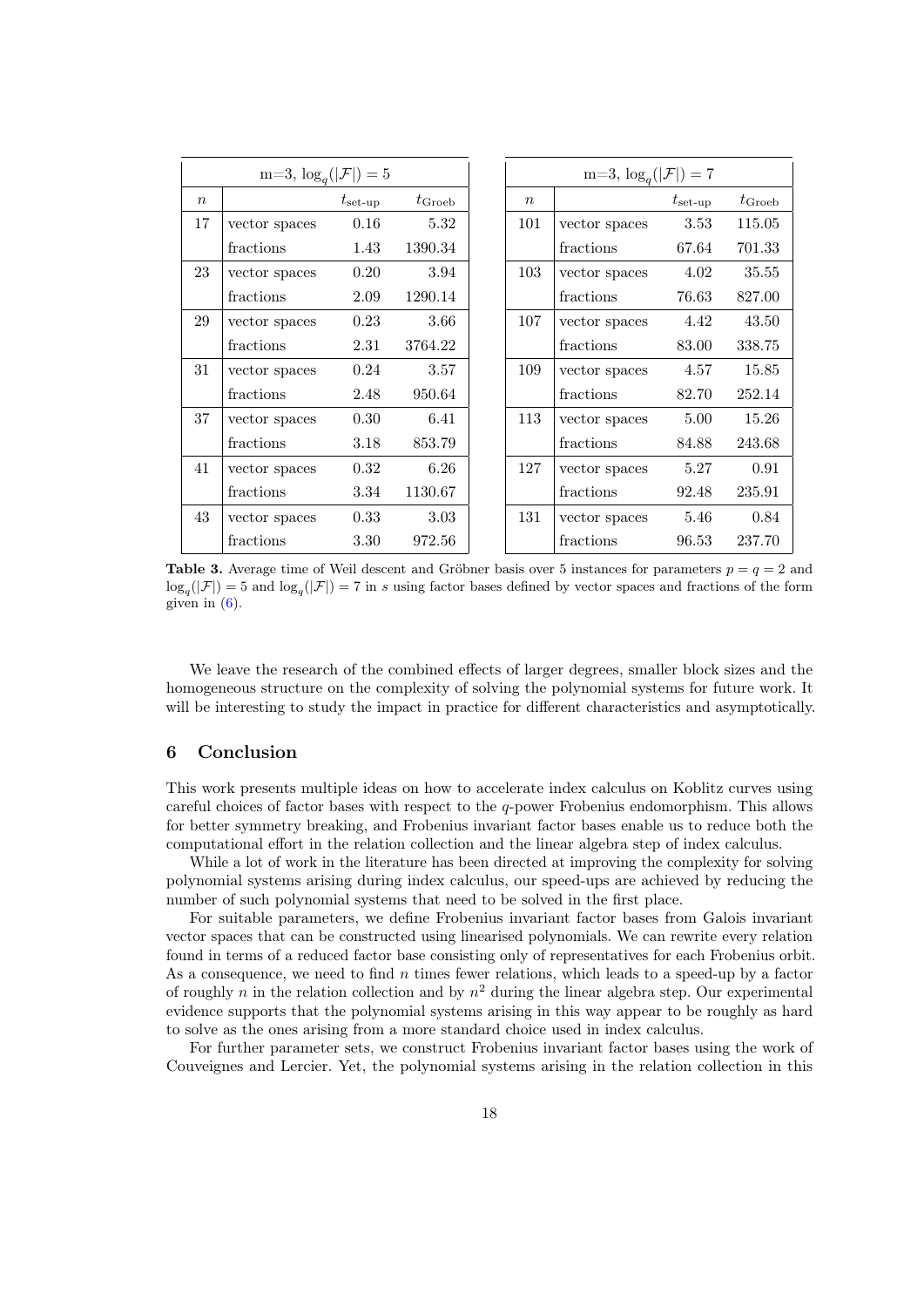case were more expensive to solve in our experiments. The experiments suggest that this second approach is less promising.

Given the uncertainties in computing the exact cost of Gröbner basis algorithms, a precise complexity estimate of index calculus methods for Koblitz curves is beyond the scope of this work. Nevertheless, based on previous work such as [\[21\]](#page-20-19) our improvements do not lead to index calculus algorithms faster than Pollard  $\rho$  on instances used in practice. However, this work shows that algorithms faster than Fonard  $\rho$  on instances used in practice. However, this work shows that index calculus on Koblitz curves can be accelerate beyond the  $\sqrt{n}$  previously achieved for Pollard  $\rho$  compared to the same algorithm on general curves and thus can be used to narrow the gap in performance for Koblitz curves. Moreover, this paper answers an open problem raised in [\[9\]](#page-19-0) about how the Frobenius endomorphism on Koblitz curves can be exploited to accelerate index calculus.

We hope the new ideas described in this work may be used as another building block for more efficient index calculus based methods to solve ECDLP in theory and practice.

Acknowledgements. We thank Jean-Marc Couveignes and Reynald Lercier for their work on Galois invariant smoothness bases [\[2\]](#page-19-8) and helpful conversations about the topic. Furthermore, we would like to thank the anonymous reviewers for their helpful comments on the submitted manuscript of this paper. Christophe Petit's work was supported by EPSRC grant EP/S01361X/1.

# Bibliography

- <span id="page-19-9"></span>[1] Arthur T Benjamin and Curtis D Bennett. The probability of relatively prime polynomials. Mathematics Magazine, 80(3):196–202, 2007.
- <span id="page-19-8"></span>[2] Jean-Marc Couveignes and Reynald Lercier. Galois invariant smoothness basis. In Algebraic Geometry And Its Applications: Dedicated to Gilles Lachaud on His 60th Birthday, pages 142–167. World Scientific, 2008.
- <span id="page-19-2"></span>[3] Claus Diem. On the discrete logarithm problem in elliptic curves. Compositio Mathematica, 147(1):75–104, 2011.
- <span id="page-19-4"></span>[4] Jean-Charles Faugère. A new efficient algorithm for computing Gröbner bases (F4). Journal of pure and applied algebra, 139(1-3):61–88, 1999.
- <span id="page-19-5"></span>[5] Jean-Charles Faugère. A new efficient algorithm for computing Gröbner bases without reduction to zero (F5). In Proceedings of the 2002 international symposium on Symbolic and algebraic computation, pages 75–83, 2002.
- <span id="page-19-3"></span>[6] Jean-Charles Faugère, Pierrick Gaudry, Louise Huot, and Guénaël Renault. Using symmetries in the index calculus for elliptic curves discrete logarithm. Journal of Cryptology, 27(4):595– 635, 2014.
- <span id="page-19-6"></span>[7] Jean-Charles Faugère, Patrizia Gianni, Daniel Lazard, and Teo Mora. Efficient computation of zero-dimensional Gröbner bases by change of ordering. Journal of Symbolic Computation, 16(4):329–344, 1993.
- <span id="page-19-7"></span>[8] Jean-Charles Faugère, Ludovic Perret, Christophe Petit, and Guénaël Renault. Improving the complexity of index calculus algorithms in elliptic curves over binary fields. In Advances in Cryptology - EUROCRYPT 2012 - 31st Annual International Conference on the Theory and Applications of Cryptographic Techniques, Cambridge, UK, April 15-19, 2012. Proceedings, pages 27–44, 2012.
- <span id="page-19-0"></span>[9] Steven D Galbraith and Pierrick Gaudry. Recent progress on the elliptic curve discrete logarithm problem. Designs, Codes and Cryptography, 78(1):51–72, 2016.
- <span id="page-19-1"></span>[10] Pierrick Gaudry. An algorithm for solving the discrete log problem on hyperelliptic curves. In Advances in Cryptology - EUROCRYPT 2000, International Conference on the Theory and Application of Cryptographic Techniques, Bruges, Belgium, May 14-18, 2000, Proceeding, pages 19–34, 2000.